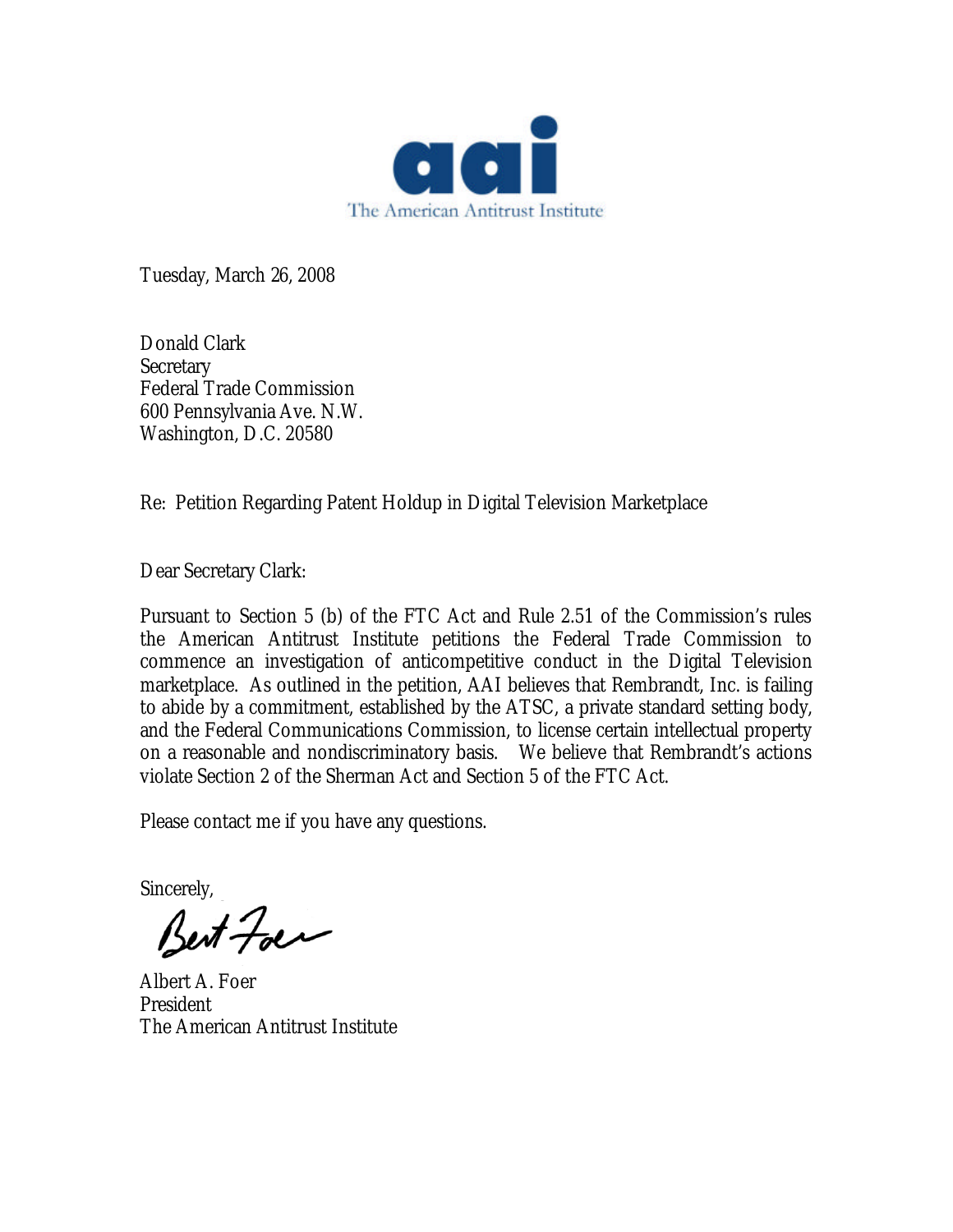

# **REQUEST FOR INVESTIGATION**

## **OF REMBRANDT, INC. FOR ANTICOMPETITIVE**

## **CONDUCT THAT THREATENS DIGITAL TELEVISION CONVERSION**

**American Antitrust Institute Petition to the Federal Trade Commission** 

Date: March 26, 2008

Albert A. Foer President American Antitrust Institute 2919 Ellicott Street, NW Washington, DC 20008 202-276-6002 bfoer@antitrustinstitute.org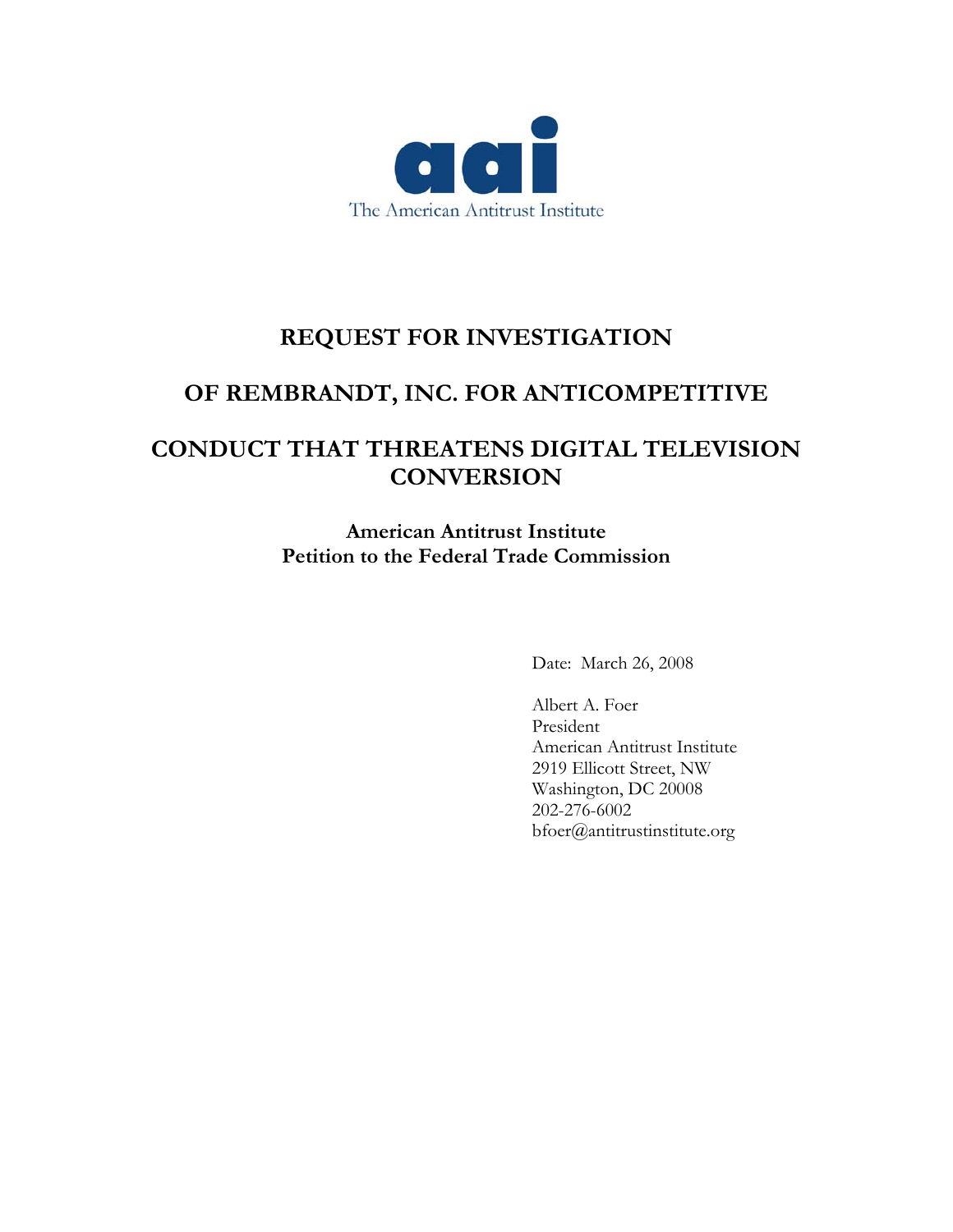## **TABLE OF CONTENTS**

| I.   |           |                                                                                                                                                                              |     |                                                                                                                                                                                                                                                                            |  |  |  |
|------|-----------|------------------------------------------------------------------------------------------------------------------------------------------------------------------------------|-----|----------------------------------------------------------------------------------------------------------------------------------------------------------------------------------------------------------------------------------------------------------------------------|--|--|--|
| II.  |           |                                                                                                                                                                              |     |                                                                                                                                                                                                                                                                            |  |  |  |
| III. |           |                                                                                                                                                                              |     |                                                                                                                                                                                                                                                                            |  |  |  |
|      | А.        |                                                                                                                                                                              |     |                                                                                                                                                                                                                                                                            |  |  |  |
|      | <b>B.</b> | Rembrandt Succeeded to AT&T's RAND Commitment11                                                                                                                              |     |                                                                                                                                                                                                                                                                            |  |  |  |
|      | C.        | Rembrandt's Conduct Constitutes Monopolization<br>And Attempted Monopolization Under Section 2 of the Sherman Act<br>And Unfair Competition Under Section 5 of the FTC Act12 |     |                                                                                                                                                                                                                                                                            |  |  |  |
|      |           | 1.                                                                                                                                                                           |     |                                                                                                                                                                                                                                                                            |  |  |  |
|      |           |                                                                                                                                                                              | (a) | Rembrandt's Clear Bad Faith Repudiation and Breach<br>of the RAND Commitment Constitutes Exclusionary<br>Rembrandt has repudiated and breached the<br>(i)<br>Rembrandt's clear repudiation and breach of the<br>$\overline{u}$<br>RAND commitment constitutes exclusionary |  |  |  |
|      |           |                                                                                                                                                                              | (b) | Rembrandt Willfully Acquired and Maintained<br>Monopoly Power by Repudiating and<br>Breaching the RAND Commitment20                                                                                                                                                        |  |  |  |
|      |           | 2.                                                                                                                                                                           |     |                                                                                                                                                                                                                                                                            |  |  |  |
|      |           | 3.                                                                                                                                                                           |     | Section 5 of the FTC Act: Unfair Method of Competition and                                                                                                                                                                                                                 |  |  |  |
| IV.  |           |                                                                                                                                                                              |     |                                                                                                                                                                                                                                                                            |  |  |  |
| V.   |           |                                                                                                                                                                              |     |                                                                                                                                                                                                                                                                            |  |  |  |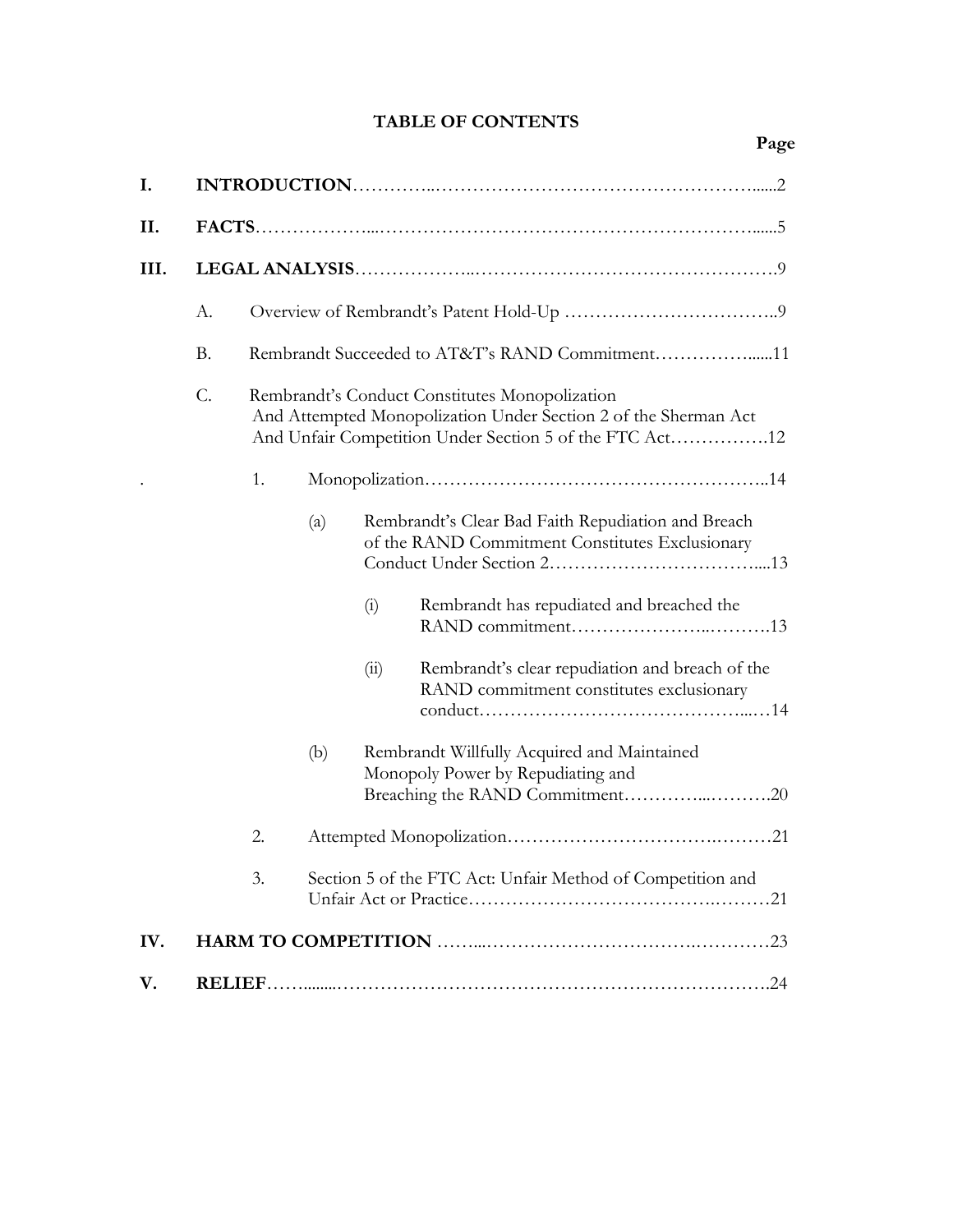#### **I. INTRODUCTION**

 $\overline{a}$ 

The American Antitrust Institute ("AAI")<sup>1</sup> petitions the Federal Trade Commission to investigate patent holdup conduct by Rembrandt, Inc., a patent licensing company (also known as a non-practicing entity, or "NPE"), under Section 2 of the Sherman Act and Section 5 of the FTC Act with respect to a government-mandated private standard for digital television broadcasting developed by the Advanced Television Systems Committee (ATSC).

In particular, Rembrandt has failed to abide by an obligation established by the ATSC to license on reasonable and nondiscriminatory (RAND) terms certain technology critical to the delivery of digital systems of terrestrial broadcast television. This RAND commitment was central to the Federal Communications Commission's ("FCC") adoption of the ATSC standard in establishing the process for the conversion to digital television. Because the entire U.S. television marketplace will convert to digital systems in the next year, the potential consumer harm from this conduct is enormous. Enforcement action is necessary to protect tens of millions of users of digital television devices, device manufacturers and broadcast networks and cable companies from paying excessive equipment prices and licensing fees due to Rembrandt's exercise or attempted exercise of monopoly power.

Congress has established February 17, 2009 as the deadline for the final transition from an analog to a digital system for terrestrial broadcast television in accordance with the ATSC standard. Communications systems throughout the U.S. have undergone a revolutionary transition in order to implement the ATSC standard. Affected manufacturers, such as digital television, transmission and reception equipment companies, and end-user companies, such as network broadcast and cable companies, have made significant investments in compliance with the federal mandate and are now "locked-in" to ATSCcompliant digital technology.

The impact of the conversion to digital television on consumers will be substantial. In the next year, tens of millions of U.S. households will purchase converter boxes and other equipment so their analog televisions can function with digital transmissions. Numerous government agencies are acting to assist and subsidize millions of consumers with the conversion to digital television.<sup>2</sup>

Yet the success and cost of this conversion is being threatened by Rembrandt, which is engaging in patent holdup by explicitly repudiating its RAND licensing obligation. Rembrandt brought 14 patent infringement suits against the four major television networks, the five major cable systems, and television and equipment manufacturers seeking licensing royalties that will increase the costs of digital television by tens of millions of dollars. Rembrandt is demanding royalties of 0.5% of "all revenues derived from the use of the

<sup>1</sup> The American Antitrust Institute is an independent Washington-based non-profit education, research, and advocacy organization. Its mission is to increase the role of competition, assure that competition works in the interests of consumers, and challenge abuses of concentrated economic power in the American and world economy. For more information, please see www.antitrustinstitute.org. This petition has been approved by the AAI Board of Directors. A list of contributors of \$1,000 or more is available on request. The AAI has been particularly active on intellectual property antitrust issues. This petition is based on publicly available information. The primary authors of the petition are David Balto and Richard Wolfram. Mr. Balto and Mr. Wolfram have worked for industry participants in the past. 2

For information on the government support of the conversion to digital television, see www.dtv.gov.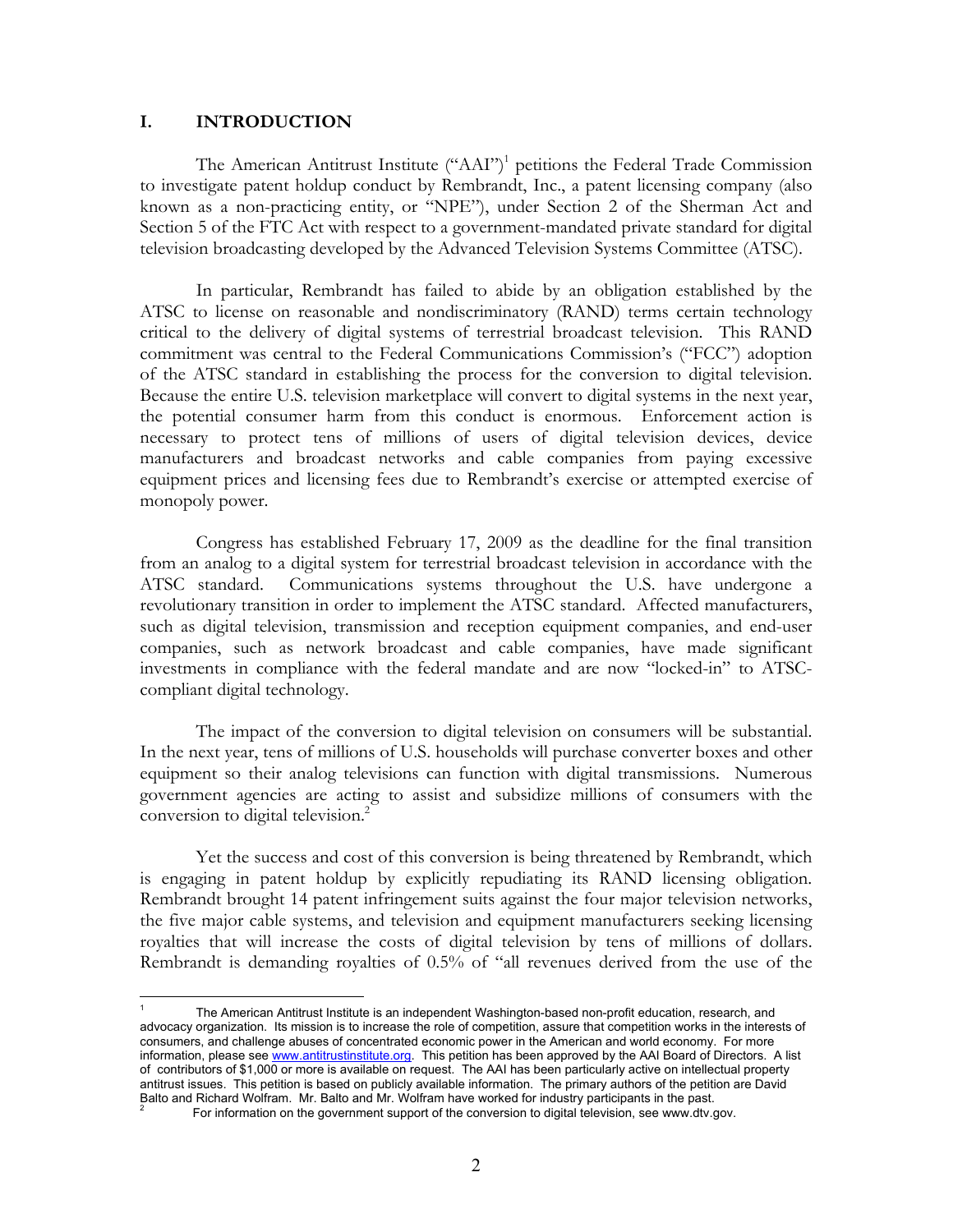ATSC standard" – an amount that would dramatically increase the cost of digital television equipment and the cost of digital television generally. All consumers will pay substantially more for digital and terrestrial television services unless this conduct is enjoined.

At issue in this matter is U.S. Patent No. 5,243,627 (the "'627 patent"), a patent for signal interleaving transmission in digital television. The patent was originally issued to AT&T and, after several assignments of the patent to AT&T spin-offs, ultimately was assigned to Rembrandt, the current owner. Rembrandt claims that the '627 technology is essential to practicing the ATSC standard.<sup>3</sup> In the ATSC standards setting process, AT&T committed to license on RAND terms any patent rights claimed to be essential to the ATSC standard to any applicant seeking to implement the ATSC standard. In adopting the ATSC standard, the FCC required that any intellectual property rights should be licensed on RAND terms. The RAND obligation adopted by the ATSC and FCC was crucial to creating a system of conversion to digital television that could not be held hostage by an owner of intellectual property. Rembrandt has repudiated that obligation. It now asserts that the '627 patent is essential to the ATSC standard and seeks injunctive relief against the major broadcast networks, cable systems, and equipment manufacturers refusing to acquiesce to exorbitant and discriminatory licensing demands.

The ATSC standard is the critical element in the development of digital television. The FCC mandated the ATSC standard as the exclusive standard for digital television.<sup>4</sup> For over a decade, in reliance on the ATSC licensing policy and the FCC standard, numerous equipment manufacturers, broadcast networks, cable companies and other industry participants have been designing, manufacturing and selling digital television products and services that implement and practice the ATSC standard. These firms have made substantial investments in ATSC-compliant equipment – including DTV transmitters and demodulators – all in reliance on the ATSC patent policy, the FCC policy, and commitments by ATSC members that licenses to any essential patents would be offered on RAND terms. By its abusive and bad faith enforcement conduct, Rembrandt is undermining the efficient implementation of digital television technology based on the ATSC standard, in accordance with the government's mandate.

The fact that Rembrandt did not make the original commitment to the ATSC does not relieve it from the RAND obligation. As in the recent FTC enforcement action against N-Data, the same restrictions that applied to the intellectual property of the original owner also apply to its successor.<sup>5</sup> The RAND commitment in question here was made by Rembrandt's predecessor, AT&T, as a member of the ATSC – presumably in good faith. Rembrandt's repudiation of the RAND commitment that it assumed upon assignment of the

 $\overline{a}$ 

<sup>3</sup> As described herein, there is ongoing intellectual property litigation between Rembrandt and other firms about whether certain products infringe the '627. Some of the defendants in those cases have taken the position that the technology is not essential to the ATSC standard and that although they are practicing the standard, they are not infringing the '627. (The determination in court of whether the patent is infringed and/or essential will likely require several years of litigation and many millions of dollars in defense fees and costs.) Rembrandt asserts that the technology is essential to the ATSC standard and, as explained in further detail below, that assertion should provide a basis for an investigation.

<sup>4</sup> *In Re Advanced Television Systems and their Impact Upon the Existing Television Broadcast Service*, FCC Dkt. No. 87-268, Fourth Report and Order (Dec. 24, 1996) ("FCC Fourth Report and Order") (*available at* http://www.fcc.gov/Bureaus/Mass\_Media/Orders/1996/fcc96493.txt).

<sup>5</sup> *In re Negotiated Data Solutions***,** FTC File No. 051-0094, Agreement Containing Consent Order (Nov. 9, 2007), Statement of the Commission (Jan. 23, 2008), and Proposed Complaint.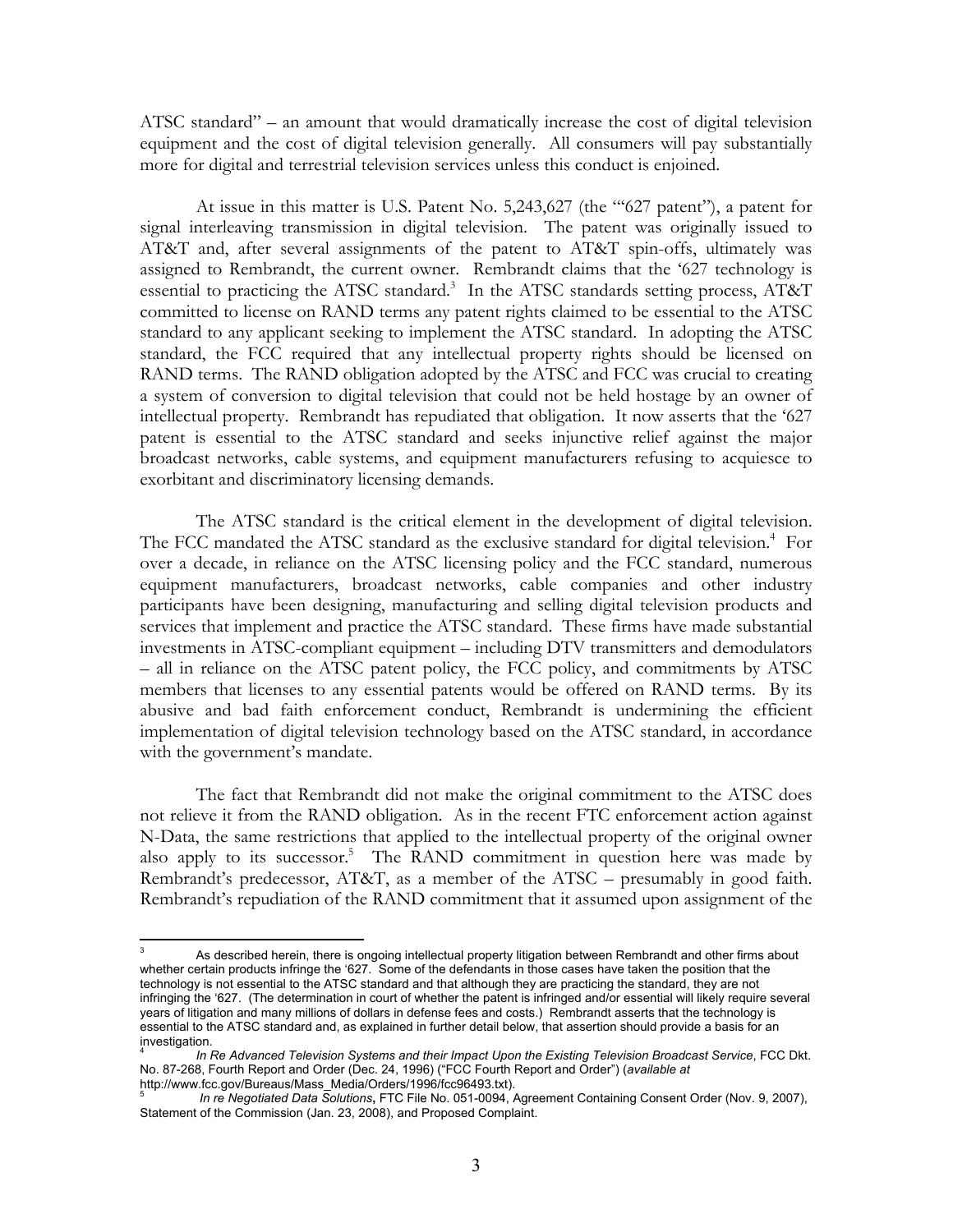relevant patent rights violates its obligation of good faith and fair dealing to carry out the commitment and has had the effect of distorting competition for the affected transmission technology.

FTC intervention is consistent with the Commission's past enforcement actions in *Unocal*, *Rambus* and *N-Data*. As in those cases, the conduct at issue here harmed competition because it undermined the expectations of the original participants in the standard setting endeavor. If ATSC members had known that AT&T's RAND commitment could be repudiated, they would have been better able to evaluate and compare the cost of licensing and they could have chosen any one of several competing transmission technologies.

Injunctive relief is necessary to stop Rembrandt from engaging in this anticompetitive patent holdup and undermining the implementation of digital television,– and time is short because millions of consumers must purchase the necessary equipment in the next year. Such relief is furthermore warranted to establish that in similar situations in the future, where the facts otherwise call for antitrust enforcement, NPEs or any other firms that repudiate SSO RAND commitments to which they have succeeded cannot, as a matter of law, escape antitrust scrutiny simply because they themselves did not engage in inducement of the choice of their predecessor's technology for the standard. And in these circumstances Commission action requires a lower threshold of proof than private treble damages actions.<sup>6</sup>

 Consumers here will not necessarily be protected from higher prices or other harm, by any private remedies that the broadcast networks, cable companies, television and equipment manufacturers might ultimately obtain in defending ongoing patent litigation with Rembrandt (described in detail below). The defendants in those cases may ultimately prevail, but such litigation is costly, time-consuming and uncertain. Moreover, the ultimate cost of the resolution may be borne by consumers. As a general matter, it has been noted that "when a standard used in a fairly competitive industry is subject to *uniform* hold-up [as here, and as distinguished from hold-up of a single firm], direct buyers may bear little of the costs, which falls primarily on final consumers."<sup>7</sup> In short, the remedies sought or ultimately accepted by defendants in the pending infringement litigation will not necessarily protect ultimate consumers from higher prices or other harm.

In sum, FTC investigation and enforcement is necessary to prevent tens of millions of consumers from higher prices and protecting the process of the conversion to digital television.

 $\overline{a}$ 6 *See, e.g.,* Areeda and Hovenkamp, *Antitrust Law*, ¶¶ 651b, 337b (generally) (2006). 7

J. Farrell, J. Hayes, C. Shapiro and T. Sullivan, "Standard Setting, Patents, and Hold-Up," 74 Antitrust L.J. 603, 645 (Issue 3, 2007). As the authors explain, the reason for this is that "[i]f each direct buyer knows that its rivals are paying as high a royalty as it is, pass-through can largely immunize it against economic loss from high running royalties. Thus, the direct buyers, who might otherwise be the best guardians against gratuitous insertion of patents in standards, or against excessive royalties from such patents, may bear very little of the harm. [. . . ] Thus, consumers are not, in general well protected by the self-interest of direct technology buyers." *Id*.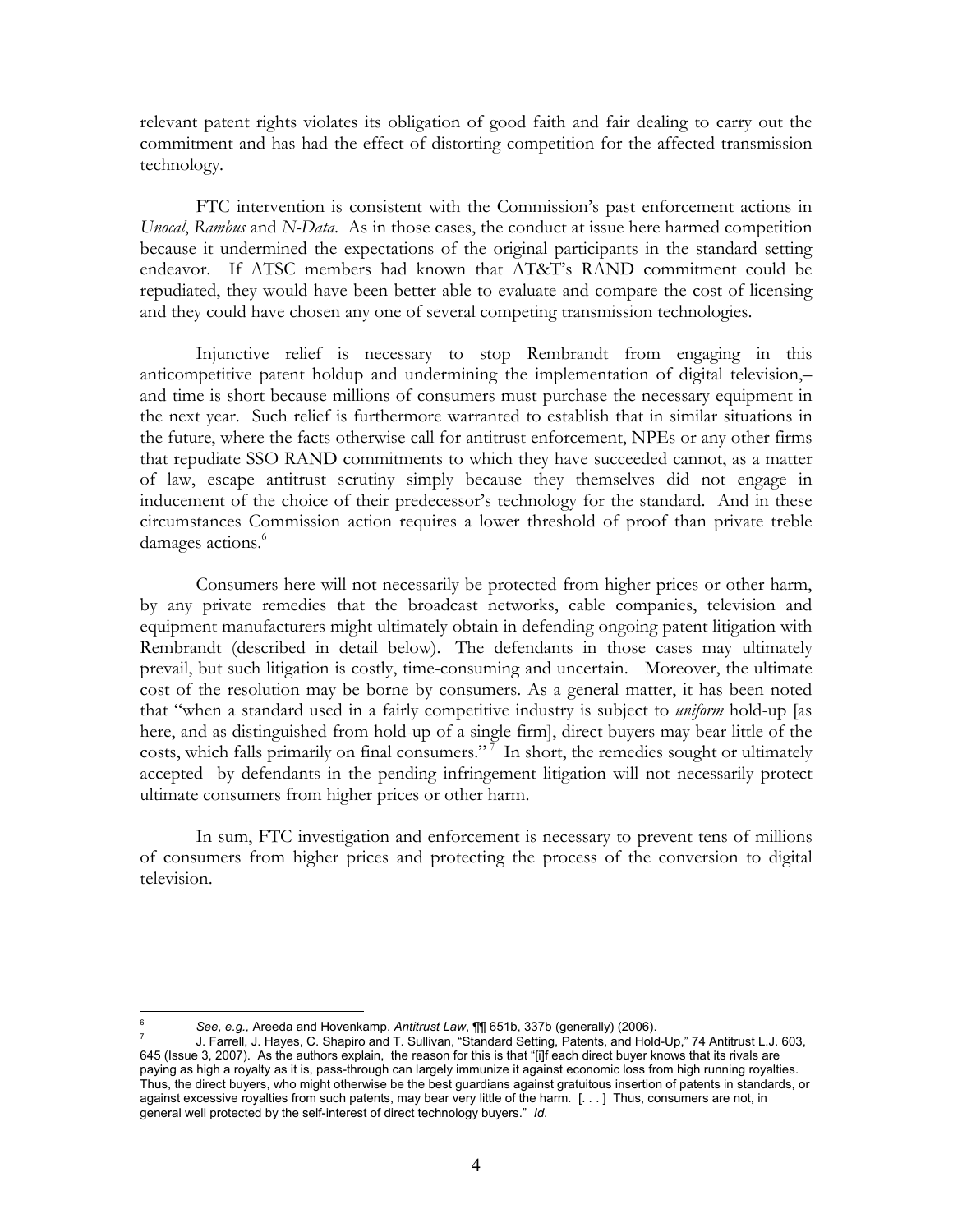#### **II. FACTS**

Rembrandt Technology LP is a limited partnership organized and existing under the laws of New Jersey with a principal place of business in Bala Cynwyd, Pennsylvania. Rembrandt is a patent holding and licensing company whose principal purpose and activity is to acquire patents and pursue and secure revenue from such patents, and it does not manufacture or sell any products.

### **The Conduct at Issue**

The facts leading up to Rembrandt's alleged exclusionary conduct and illegal monopolization follow three converging lines of developments in communications transmission technology, manufacturing and standardization, dating back at least since 1987. One trajectory begins with the issuance of the patent at issue in this matter to AT&T Bell and follows its multiple assignments, ultimately to Rembrandt. The second trajectory is the development and adoption of a digital television standard by the Advanced Television Systems Committee (ATSC), a private standard setting organization in which AT&T Bell was a significant participant. The third trajectory was an eight-year Federal Communications Commission proceeding regarding advanced television systems, which concluded with the FCC mandating the adoption of the ATSC standard as the exclusive standard for digital television (DTV).

These three trajectories have converged in Rembrandt's denial that it has any ATSC RAND obligation with respect to the patent at issue, its refusal to license any manufacturer on RAND terms, and its initiation of numerous patent infringement actions seeking injunctions against, and corresponding royalty demands from, various end-users – broadcast networks and cable companies in particular – based on their revenues from ATSC-compliant digital transmission, which Rembrandt claims infringes the '627 patent.

**(1) The patent trail***:* U.S. Patent No. 5,243,627 describes a technology for signal interleaving transmission used in television (the  $"627"$ ). The application for the '627 was filed with the U.S. Patent and Trademark Office in August 1991. The inventors assigned their rights in the pending patent to American Telephone and Telegraph Company ("AT&T Bell") and the patent issued on September 7, 1993. AT&T Bell changed its name to AT&T Corp. in 1994. AT&T spun off Lucent Technologies Inc. and assigned the '627 to Lucent in March 1996. Lucent subsequently spun off AT&T Paradyne Corp. ("Paradyne") and assigned the '627 to Paradyne in July 1996. Finally, on December 10, 2004, Paradyne assigned the '627 to Rembrandt.

**(2) Adoption of a DTV standard by the ATSC:**Concurrently, in May 1993, seven companies and institutions, including AT&T Bell, joined together in what became known as the "Grand Alliance" to work cooperatively as members of and under the auspices of the ATSC to develop a final digital ATV system and standard based on that system. The ATSC, a private standard setting organization organized according to the policies of the American National Standards Institute (ANSI), was comprised of representatives of major segments of widely divergent industries engaged in telecommunications-related work.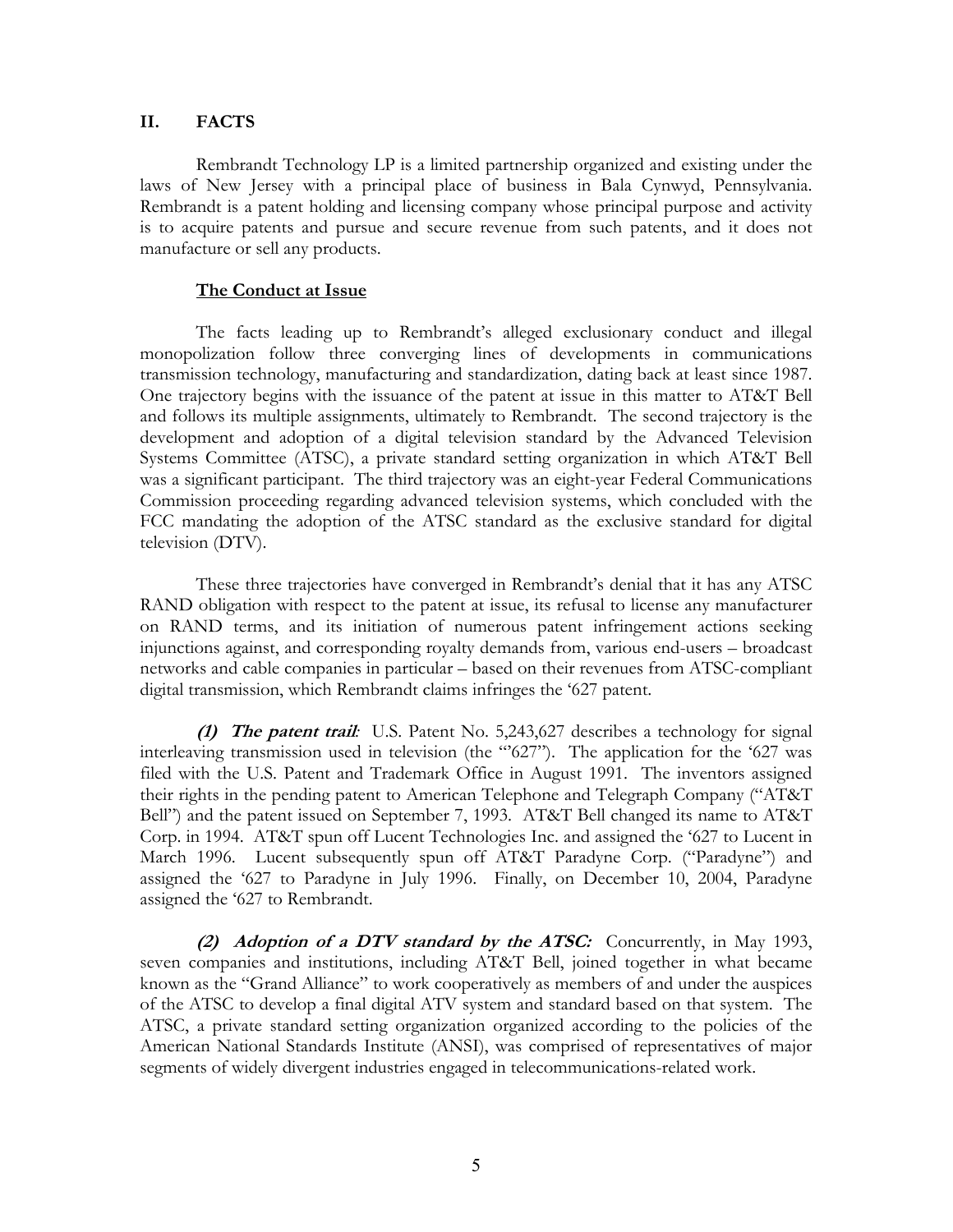The Grand Alliance was formed from the four winners of a contest sponsored by the FCC to determine the best standard for high-definition television. The four winning systems were designed by ATT/Zenith, General Instruments/MIT (responsible for two systems) and Philips/Thomson/Sarnoff Research Center. The Grand Alliance members had funded an independent testing facility, the Advanced Television Testing Center, which conducted multiple arm's-length tests and continuously suggested areas for improvement. The FCC was unable to choose from among the four systems and thus charged the Grand Alliance with the task of negotiating and selecting a best-of-breed system, choosing technologies and methods for transmission, image, sound and so forth. They were to integrate the best technologies from each winning system into a single system that would then be the standard. Several companies vied for selection of their RF transmission modulation technology for inclusion in the standard. Among the technologies competing for the RF modulation portion of the standard was a QAM transmission technology employed by General Instruments (later acquired by Motorola). This QAM technology lost out to Zenith's 8 level vestigial sideband (8VSB) modulation system which Rembrandt claims uses AT&T's signal interleaving method as part of the forward error correction coding.

The Grand Alliance engaged in development and testing for nearly three years, beginning in 1993 and culminating in the ATSC's adoption of a digital television broadcasting standard with the publication on September 16, 1995 of the ATSC A-53 Digital Television Standard (the "ATSC DTV standard" or "ATSC standard"). With respect to digital transmission, the ATSC standard incorporated modulation and transmission exciter technology, which Rembrandt asserts utilizes the '627 patent. The ATSC standard was "voluntary," like many other standards, in the sense that it was adopted by private parties under the auspices of a private SSO.

 AT&T, as a condition of its participation in the development and adoption of the standard, was required to agree, and did agree, to an ATSC Patent Policy issued in 1986.8 The ATSC Patent Policy required that all ATSC participants license either without compensation or on reasonable and non-discriminatory (RAND) terms any invention whose use would be required for compliance with the proposed ATSC Standard.<sup>9</sup> By letter dated January 12, 1995 and addressed to the ATSC, AT&T IPM Corp., a wholly owned subsidiary of AT&T Corp.,<sup>10</sup> committed to "license [its] patents which relate to the ATSC Standard for HDTV, to the extent that the claims of such patents are directed toward and are essential to

 $\overline{a}$ 8 The ATSC Patent Policy is dated Dec. 1, 1986 (the "1986 Patent Policy").

<sup>9</sup> *Id.* at  $\P$  2. A later version of the 1986 Patent Policy, updated as of Dec. 6, 2004, (the "2004 Patent Policy"), states that "It shall be the policy of the [ATSC] that Essential Claims included in ATSC Specification Documents be available to implementers on reasonable and non-discriminatory terms." The 2004 Patent Policy defines "Essential Claims" as "claims of all patents issued, and patent applications filed, under the laws of any country that are necessarily infringed by implementing the normative portion of a Specification Document [i.e., ATSC standard]." Both versions of the Patent Policy make it clear, however, that in publishing the ATSC standard, "no position is taken with respect to the validity of [any] claim or of any patent rights in connection therewith." *See* 1986 Patent Policy at ¶ 2 and 2004 Patent Policy at ¶ 2.

Also, pursuant to the 2004 Patent Policy, if any participant viewed its patented technology as essential to the ATSC standard but would not agree to license it on RAND terms, then that participant was obligated specifically to identify the technology to the ATSC before the standard specification was voted on so that the SSO could take appropriate steps before adopting the specification. *Id*. at ¶ 1. Furthermore, under the terms of the Patent Policy, any ATSC participant that failed to disclose its refusal to license a potential claim, i.e., a patent that it deems essential to the ATSC standard, was deemed to agree to license any resulting "Essential Claim" on reasonable and non-discriminatory terms to all comers. Id. at  $\P$  6.

AT&T Bell had changed its name to AT&T IPM in 1994.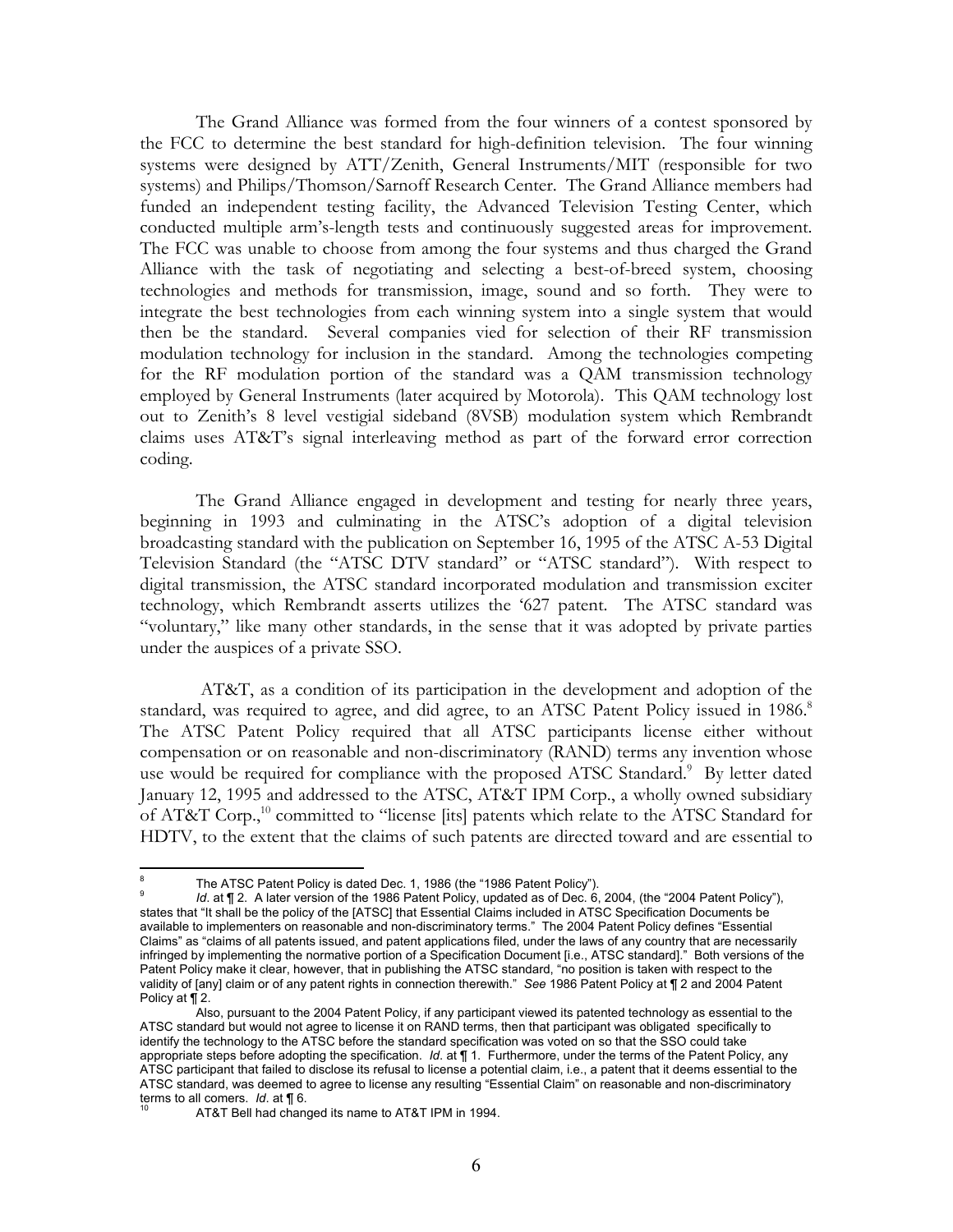the implementation of the Standard." AT&T IPM further committed to grant such licenses "under reasonable terms and conditions on a non-discriminatory, non-exclusive basis." Further evidencing AT&T's intent and understanding with respect to ATSC participants' licensing obligations – and well pre-dating the January 1995 letter commitment – in 1993 an AT&T executive testified before a House subcommittee that "[w]hatever standard is adopted by the FCC, the technology behind it will be required to be licensed to anyone on reasonable terms."11

**(3) FCC proceeding and adoption of the ATSC standard:** In 1987 the FCC commenced a formal proceeding relating to the introduction of advanced television (ATV) and established an Advisory Committee on Advanced Television Communications (ACATS) to provide recommendations on technical, economic and public policy issues. The proceeding is explained in and was formally concluded by a report and order in 1996 adopting the ATSC DTV standard ("FCC Fourth Report and Order").<sup>12</sup>

On December 24, 1996, just three months after the ATSC had published its DTV standard, and based on a formal recommendation by the ACATS, the FCC issued the Fourth Report and Order, mandating the adoption of the ATSC DTV standard as the sole standard for digital television broadcasting.<sup>13</sup> The legal and practical competitive import of this FCC mandate was to require use of the once-voluntary ATSC standard as the exclusive, government-mandated standard for digital television transmission, thereby precluding any competing standard or any competing or different non-ATSC-compliant technology.<sup>14</sup> The ATSC standard is thus the established, mandatory standard for digital television broadcasting throughout the U.S.

The FCC's adoption of the ATSC standard in the Fourth Report and Order was explicitly conditioned upon all ATSC participants' agreeing to license on RAND terms, to *other manufacturing companies*, technology that the participants deemed relevant to the standard. Thus, the FCC stated:

> In earlier phases of this proceeding we indicated that, in order for DTV to be successfully implemented, *the patents on the technology would have to be licensed to other manufacturing companies on reasonable and nondiscriminatory terms*. We noted that the system proponents that participated in the Advisory Committee's competitive testing process were required to submit a statement that they would comply with the ANSI patent policies. The proponents agreed to make any relevant patents that they owned available either free of charge or on a

 $11$ <sup>11</sup> Statement of Robert Graves, AT&T Vice President, Video Technology, before the Subcommittee on Telecommunications and Finance, U.S. House of Representatives, May 27, 1993.

In Re Advanced Television Systems and their Impact Upon the Existing Television Broadcast Service, FCC Dkt. No. 87-268, Fourth Report and Order (Dec. 24, 1996) ("FCC Fourth Report and Order") (*available at* http://www.fcc.gov/Bureaus/Mass\_Media/Orders/1996/fcc96493.txt). As the proceeding progressed, the FCC began to<br>refer to ATV as digital television (DTV) as a reflection of the Commission's certainty that any ATV system wou

See Fourth Report and Order at § 4 et seq. regarding historical background.<br><sup>14</sup> See id. at Appendix A, amending the FCC's Rules and Regulations (47 CFR, Chapter I) to add a new Section 73.682(d) as follows: "73.682 -- TV transmission standards: (d) Digital broadcast television transmission standard. Transmission of digital broadcast television (DTV) *shall comply* with the standards for such transmissions set forth in ATSC Doc. A/53 ("ATSC Digital Television Standard, 16 Sep 95") [i.e., the ATSC standard] . . . . " (Emphasis added).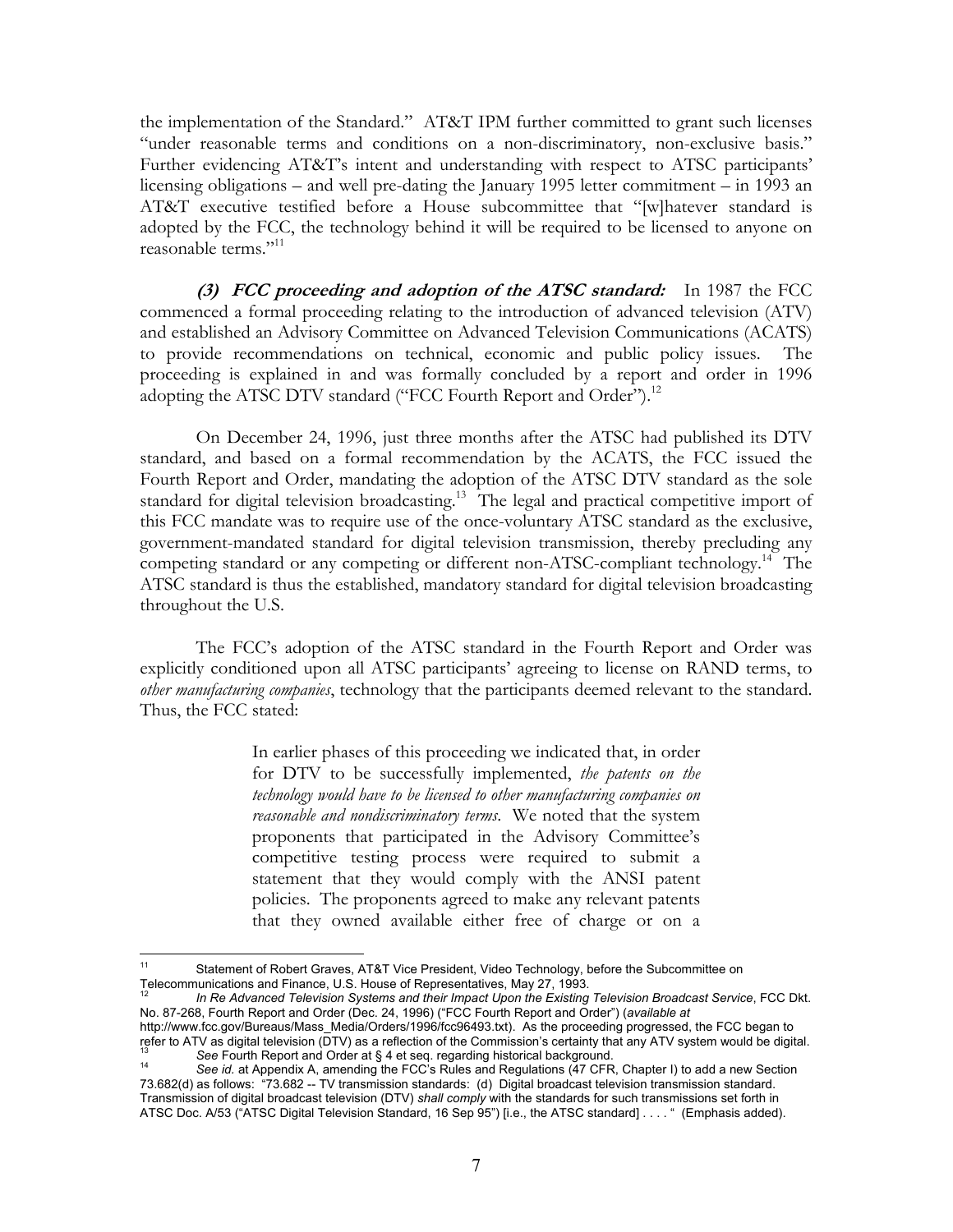reasonable nondiscriminatory basis and we stated that we intended to condition selection of a DTV system on such commitments. [. . . ]

We reiterate that *adoption of this standard is premised on reasonable and nondiscriminatory licensing of relevant patents.*15

**The three trajectories have now converged.** Based on the ATSC commitment and the FCC policy manufacturers, broadcast networks and cable networks made significant investments based on the ATSC standard. Soon after it acquired the rights to the '627 patent, Rembrandt unequivocally denied that it has – or that AT&T ever had – any RAND commitment to the ATSC, refused to license on RAND terms, and began pursuing extensive litigation in which it alleges that various end-users, including cable companies and the broadcast networks, are infringing the'627, demanding royalties from such end-users based on their total digital television revenues.

*-* **Infringement Litigation.** Beginning in September 2005, with the filing of an infringement suit against Comcast Corporation, Rembrandt has commenced some 14 patent infringement actions against broadcast networks and cable companies and one manufacturer. Rembrandt has sued the four major networks – CBS, NBC, ABC and Fox – (in Delaware federal district court), cable companies Cablevision (in the District of Delaware), Adelphia (Southern District of New York) and Comcast, Charter Communications, Time Warner Cable and Comcast (Eastern District of Texas), and digital television manufacturer Sharp Corporation (Eastern District of Texas). Each of the suits alleges, *inter alia*, that compliance with the ATSC standard relating to cable modems and equipment and the receipt and transmission of certain digital broadcast signals necessarily infringes the '627. On June 21, 2007, the suits were consolidated for pre-trial multi-district litigation proceedings in the District of Delaware.<sup>16</sup>

- **Letters to Broadcast Networks.** On February 15, 2007, Rembrandt wrote identical letters to the four major networks, stating that the '627 is "directed toward and essential to the implementation of the Standard" and proposing to license the '627 for "a license fee of one-half percent (0.5%) of all revenues derived from use of the ATSC standard

 $15<sup>15</sup>$ Fourth Report and Order at ¶ 54-55 (emphasis added). Central to the FCC proceeding concluding in the government's mandating the ATSC standard were questions over the need for and wisdom of a federally mandated rather than entirely market-driven standard for digital television transmission. The FCC received a wide range of comments from broadcasters, equipment manufacturers, consumer groups, and cable and computer interests, about "whether and how to adopt technical standards for digital broadcast and the proper role of government in the standard setting process." Fourth Report and Order at ¶ 8. There was widespread agreement among these diverse interests that DTV is particularly characterized by network effects, i.e., the increased benefits that accrue to other DTV users when any particular user adopts DTV. There was some disagreement, however, especially from cable and computer interests, over the severity of potential problems relating to "startup" (i.e., everyone would be better off adopting DTV technology but no one has the incentive to move first), "coordination" (the collaborative effort by broadcasters, consumer equipment manufacturers and program producers that is necessary to introduce DTV), and "splintering" (a breakdown of the consensus or agreement to use the DTV standard). Fourth Report and Order at ¶¶ 8-18. Indeed, implicit throughout the Fourth Report and Order was the possibility that the proceeding need not have concluded in a federally mandated standard. The FCC was concerned that market solutions would yield manifold increased inefficiencies through the adoption of more than one sustainable transmission standard. In the FCC's view, a market solution, instead of one, federally mandated standard, would result in continuing competition among different, incompatible standards, causing harm to consumers and creating greater obstacles to preserving a universally available broadcast television service; could cause some consumers and licensees to postpone purchasing DTV equipment, thereby slowing investment and the transition to DTV; and make it more difficult to facilitate an efficient allotment of broadcast channels and protect against interference. *Id.* at ¶¶ 34-37. 16 *In re Rembrandt Technologies LP Patent Litigation*, MDL 1848 (D. Del.).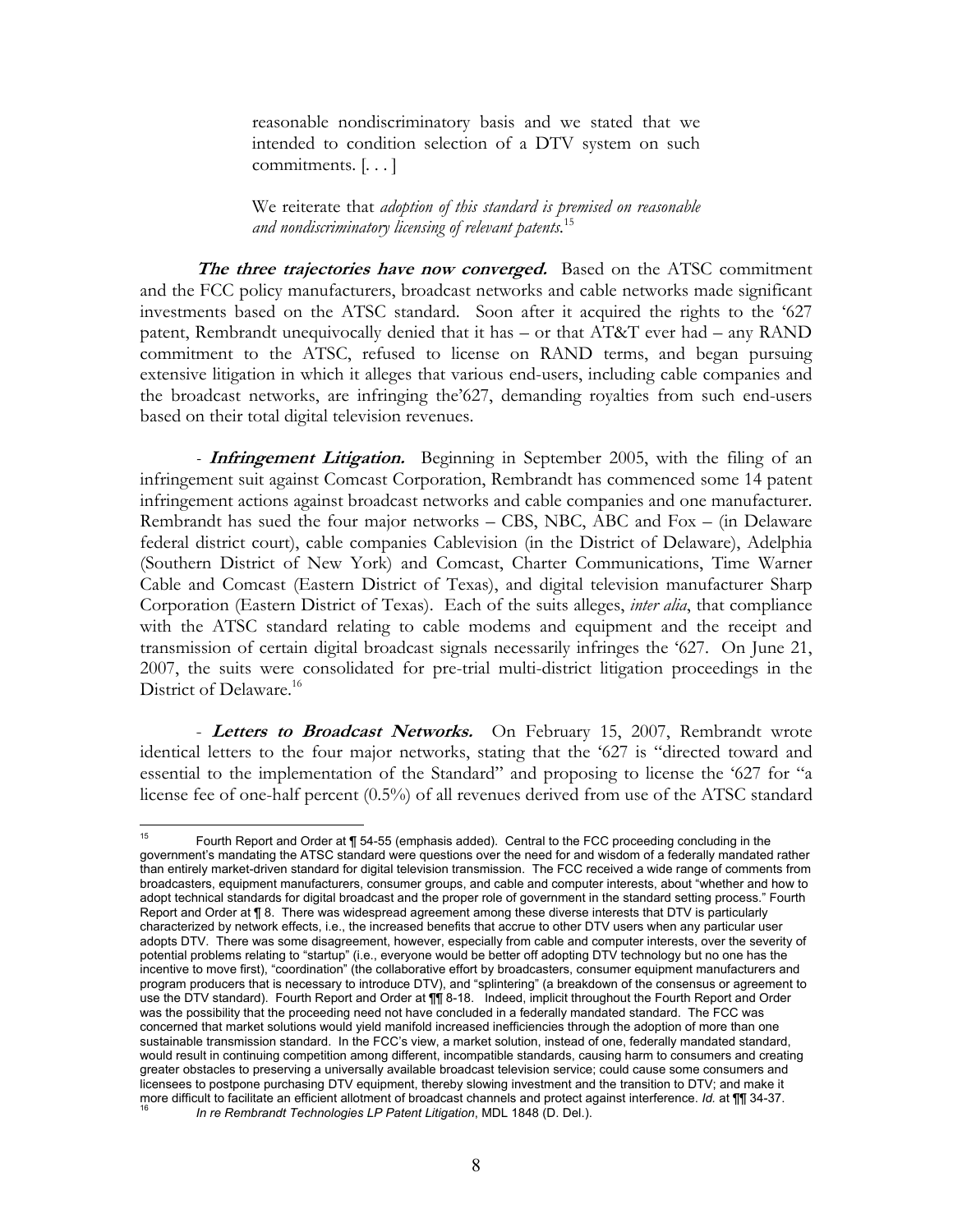by your company as a broadcaster licensee."<sup>17</sup> Similarly, on or about the same date, Rembrandt sent a letter to one or more cable companies that were substantially identical to the letters to the networks except in the wording of the license proposal: here, Rembrandt proposed "to license the '627 for a license fee of one-half percent (0.5%) of all revenues your company derives from use of the ATSC standard for digital broadcast over a cable network by your company as an MSO [Multi**-**System Operator] licensee."18

*-* **Litigation with Harris.** Harris is a manufacturer of digital transmission devices. Faced with Rembrandt's refusal to license the '627 on RAND terms, Harris filed suit in May 2007 in federal district court in Florida against Rembrandt for breach of contract.<sup>19</sup> Rembrandt moved to dismiss on the theory that the ATSC patent policy and AT&T IPM's RAND letter did not create an enforceable contract, and also for lack of personal jurisdiction. In September 2007, the court granted the motion for lack of personal jurisdiction, without addressing Rembrandt's argument on the contract. On the same day as the dismissal in Florida, Rembrandt filed a declaratory judgment action against Harris in Delaware state court for non-breach of any contract with Harris.<sup>20</sup> Rembrandt asserts in the complaint that "*[n]one of AT&T's or AT&T IPM's actions with regard to the ATSC standard or ATSC patent policy created a contractual right or other right, directly or as third party beneficiaries, between AT&T and Harris or Harris' customers to license the '627 patent*."21

#### **III. LEGAL ANALYSIS**

#### **A. Overview of Rembrandt's Patent Hold-Up.**

Standard setting is a cooperative process designed to ensure open competition for the standard. It can trigger the application of antitrust and unfair competition law because it leaves room for distortion of that competition through deception or other bad faith conduct, with anticompetitive effects. $^{22}$  Standard setting supplants market competition with a process of controlled competition for a standard. The success of this process depends on good faith adherence by standard setting participants to obligations designed to prevent the acquisition or exercise of market power otherwise conferred by the choice of a standard.<sup>23</sup> SSO obligations typically require ex ante disclosure of proprietary technology essential to the standard and a commitment to RAND licensing.<sup>24</sup> The failure to abide by these rules creates the potential for competitive harm through distortion of competition for the

 $17$ 17 Identical letters dated February 15, 2007 from John Garland, Rembrandt, to ABC, CBS, NBC and Fox.<br>
18 Id. Harris Corp. v. Rembrandt Technologies, L.P., 6:07-CV-796-ORL-18DAB (Middle Dist., Fl., Orlando Div.)<br>
(Motion t

<sup>&</sup>lt;sup>20</sup><br>Rembrandt, Inc. v. Harris Corp., Civ. No. 07C-09-59, New Castle Sup. Ct., Del. (Complaint filed Sept. 21, 2007).<br><sup>21</sup> As the Supreme Court commented in Allied Tube & Conduit Corp. v. Indian Head, Inc., 486 U.S. 492, 5

<sup>(1988), &</sup>quot;private standard setting" is "the type of commercial activity that has traditionally had its validity determined by the antitrust laws themselves" and "private standard-setting by associations comprising firms with horizontal and vertical business relations is permitted at all under the antitrust laws only on the understanding that it will be conducted in a nonpartisan manner offering procompetitive benefits . . . ."

<sup>23</sup> An implied duty of good faith arises from any joint undertaking such as cooperative standard setting. *See, e.g., Agere Systems Guardian Corp. v. Proxim, Inc.*, 190 F. Supp.2d 726, 738-39 (D. Del. 2002) (allowing pleading of counterclaim for breach of implied duty of good faith and fair dealing against patent holder that sued user of industry standard for infringement based on patent not disclosed in standard setting process).<br><sup>24</sup> See, e.g., M. Lemley, "Intellectual Property Rights and Standard-setting Organizations," 90 Calif. L.Rev. 1889,

<sup>1904-06 (</sup>Dec. 2002); *see also* M. Naughton and R. Wolfram, "The antitrust risks of unilateral conduct in standard setting, in the light of the FTC's case against Rambus Inc.," 49 The Antitrust Bulletin, No. 3, 699, 702, 759-770 (typical search, disclosure and licensing rules) (Fall 2004).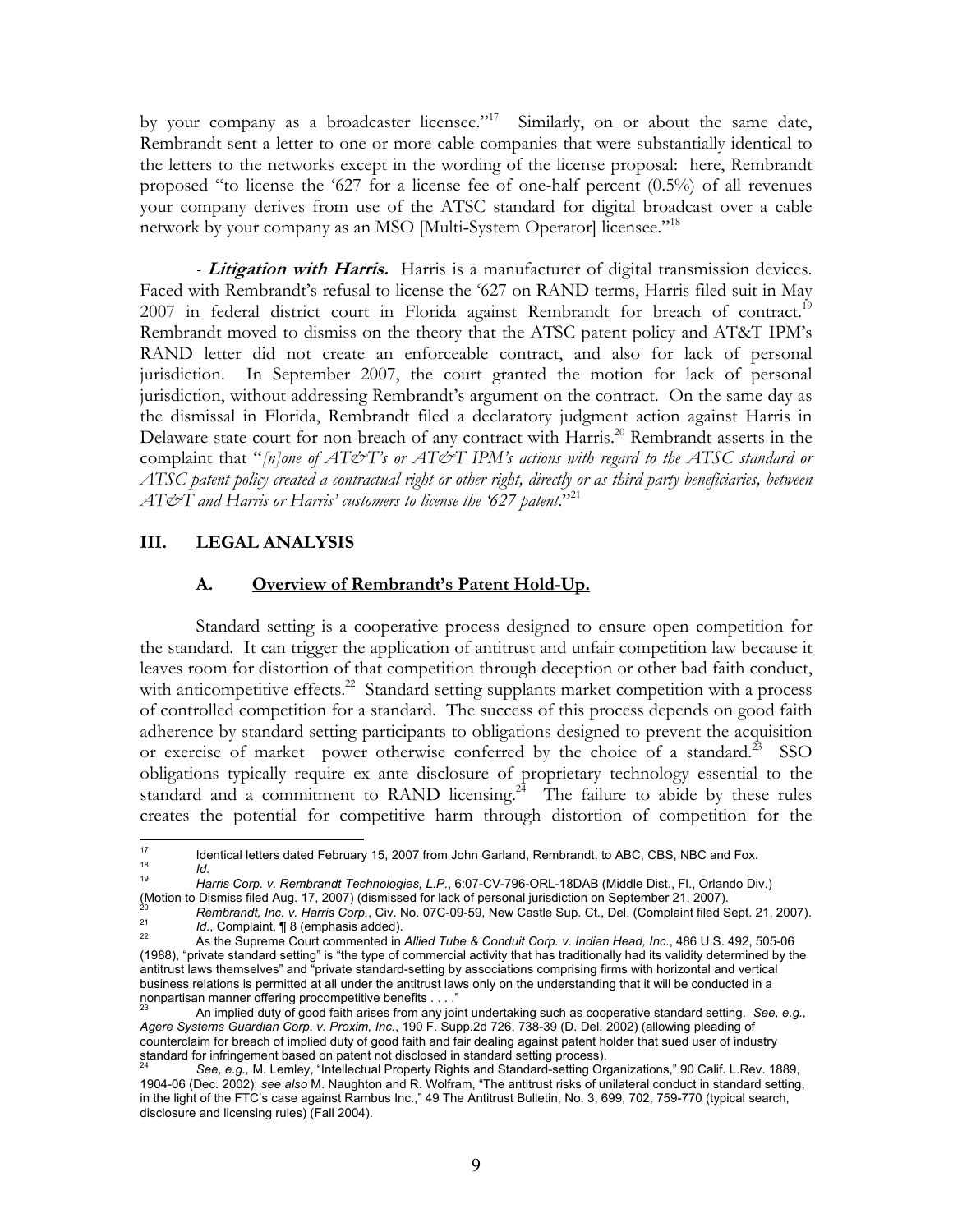standard. This ultimately undermines firms' incentives to participate in standard setting, thereby depriving society of the procompetitive benefits that standardization can yield.

Disclosure of patent positions and licensing terms (at least to the extent of making a RAND commitment) is particularly important in view of the ensuing phenomenon of lockin, which occurs after the adoption of the standard. Before a standard is adopted, multiple technologies may compete to be included in the standard and SSO participants typically can switch relatively easily among them. But once a particular standard has been chosen and products have been developed based on that standard, and the market has accepted the standard, it can be extremely expensive (due to high switching costs) or even impossible as a practical matter to substitute one technology for another. Industry participants therefore become locked in to the standard.<sup>25</sup> Of course, if there is one, federally-mandated standard, then only technology compliant with that standard is permitted – as in the case of the ATSC standard.

These principles apply fully to the facts set forth here. Rembrandt has engaged in exclusionary patent 'hold-up' and monopolized the technology market for digital television RF transmission modulation technology by repudiating the RAND commitment, first made by AT&T IPM and ultimately assumed by Rembrandt, to license the '627 technology on RAND terms.<sup>26</sup> The FCC's adoption of the ATSC standard as a mandatory government standard was explicitly conditioned on the RAND commitments of all of the ATSC members. Adherence to these commitments is critical to precluding exclusionary exploitation of the additional power that was otherwise conferred when proprietary technology was included in the ATSC standard. Without this protection in place, a participant, or its successor can gain monopoly power by exacting prohibitively expensive and/or discriminatory royalties, in contravention of the other SSO participants' reasonable expectations, and to the detriment of alternative technologies that competed for the standard.

In short, Rembrandt's refusal to license on RAND terms constitutes exclusionary patent hold-up. Rembrandt has thereby willfully obtained – or at least has a dangerous probability of achieving – monopoly power that it would not otherwise possess.

<sup>25</sup> 25 *See, e.g.*, Federal Trade Commission, To Promote Innovation: The Proper Balance of Competition and Patent Law and Policy, Ch. 2 at 29 (2003). *See also* David J. Teece and Edward F. Sherry, "Standard Setting and Antitrust," 87 Minn. L.Rev. 1913, 1917, 1918 (2003) (explaining lock-in and switching costs as a function of sunk costs, the need for compatibility and the difficulty of coordination among firms for switching).

Summarizing this process, the DOJ-FTC 2007 Intellectual Property Report explains that before an SSO chooses a standard, "multiple technologies may compete to be incorporated into the standard under consideration." U.S. Department of Justice and Federal Trade Commission, *Antitrust Enforcement and Intellectual Property Rights: Promoting Innovation and Competition* (April 2007) at 35-36 ("DOJ/FTC Intellectual Property Report"). But, "[o]nce a technology has been selected and the standard that incorporates the technology has been specified, however, the standard's adopters often will face significant relative costs in switching to an alternative standard." *In the Matter of Negotiated Data Solutions LLC*, FTC File No. 0510094 (Dissenting Statement of Chairman Majoras) (Jan. 23, 2008) (explaining principles behind antitrust 'hold-up' cases). Thus, "[a]fterwards, or ex post, the chosen technology may lack effective substitutes precisely because the SSO chose it as the standard. Thus, ex post, the owner of a patented technology necessary to implement the standard may have the power to extract higher royalties or other licensing terms that reflect the absence of competitive alternatives. Consumers of the products using the standard would be harmed if those higher royalties were passed on in the form of higher prices." DOJ/FTC Intellectual Property Report at 36.

Implied in this commitment was an obligation of good faith, which the FTC found to have been violated in *Rambus*. *See also* fn. 23, *supra*.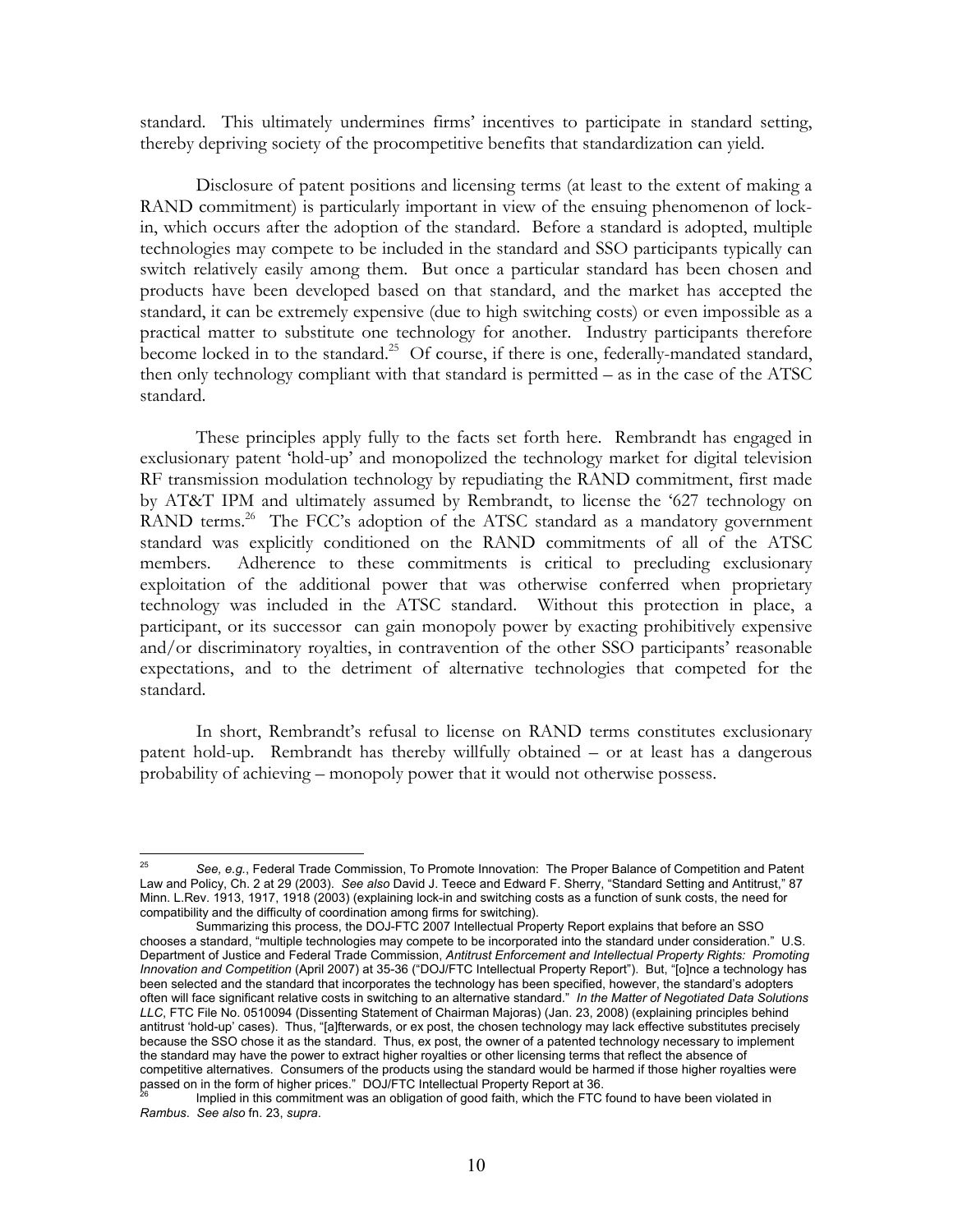Rembrandt's conduct not only distorted competition for the standard but is now harming manufacturers, cable companies and broadcast networks, and also (prospectively) all television viewers, through higher costs and increased uncertainty regarding compatibility with the standard. Taken as a whole, Rembrandt's conduct threatens to undermine the efficient introduction of DTV by the federally mandated date of February 17, 2009 and, more generally, undermines the efficiencies that collaborative standard setting is intended to achieve.

We turn now to a discussion of the following core claims: (i) Rembrandt succeeded to AT&T's RAND commitment; (ii) Rembrandt's conduct constitutes monopolization or at least attempted monopolization under Section 2; (iii) the conduct constitutes a violation of Section 5 as an unfair method of competition and unfair act or practice; and (iv) the conduct is threatening harm to competition and antitrust injury to consumers.

#### **B. Rembrandt Succeeded to AT&T's RAND Commitment.**

First, we address the predicate question of successor obligation – that is, why Rembrandt should be deemed bound to the RAND commitment. Rembrandt assumed the obligations of AT&T IPM with respect to the ATSC upon the assignment of the '627 by Paradyne to Rembrandt on December 24, 1994.<sup>27</sup> The RAND commitment followed the patent and Rembrandt thus had at least constructive if not actual knowledge of the commitment upon the assignment of the patent. Rembrandt in essence stepped into AT&T IPM's shoes and committed – just like AT&T IPM – to license the '627 on RAND terms.<sup>28</sup>

The FTC recently dealt with a similar set of facts involving successor licensing obligations in *In re Negotiated Data Solutions ("N-Data").*29 The Commission found that the respondent, N-Data, a patent licensing company  $-$  i.e., non-practicing entity ("NPE") – violated Section 5 of the Federal Trade Commission Act by reneging on a 1994 letter commitment by National Semiconductor Corporation to the IEEE, an electronics standard setting organization, to license on specified terms certain patented technology relating to Ethernet, a computer networking standard used in nearly every computer sold in the U.S. In 1997 National had assigned the relevant patents to Vertical Networks, which in turn assigned them to N-Data in November 2003. The Commission implicitly predicated its finding of illegality under Section 5 of the FTC Act on the conclusion that upon the assignment to N-Data, N-Data assumed National's licensing commitment. $30$ 

 $\overline{a}$ 

<sup>27</sup> *See, e.g., Moldo v. Matsco, Inc. (In re Cybernetic Servs.)*, 252 F.3d 1039 (9th Cir. 2001), *cert. denied*, 2002 U.S. LEXIS 683 (2002) (citing *Keystone Type Foundry v. Fastpress Co.*, 272 F. 242, 245 (2d Cir. 1921) ("It had long passed into the textbooks that . . . an assignee acquired title subject to prior licenses of which the assignee must inform himself as best he can at his own risk")); *Worley v. Tobacco Co.*, 104 U.S. 340, 344 (1881) ("The assignee of a patentright takes it subject to the legal consequences of the previous acts of the patentee."); *see also* Alice Haemmerli, "Why Doctrine Matters: Patent and Copyright Licensing and the Meaning of Ownership in Federal Context," 30 Columb. J.L. & Arts 1, n.247 (Fall 2006) (noting that patents are taken subject to existing licenses); *see generally* 35 U.S.C. § 261 ("Subject to the provisions of 35 U.S.C. §§ 1 et seq. [the Patent Code], patents shall have the attributes of personal property.").<br>28 See, e.g., January 12, 1995 letter from AT&T IPM to ATSC; ATSC Patent Policy.

<sup>28</sup>*See, e.g.,* January 12, 1995 letter from AT&T IPM to ATSC; ATSC Patent Policy . 29 FTC File No. 051-0094, Agreement Containing Consent Order (Nov. 9, 2007), Statement of the Commission (Jan. 23, 2008), and Proposed Complaint.

The Proposed Complaint alleges, in this regard, simply that "Respondent possessed a copy of, and was familiar with the June 7, 1994 letter of assurance when it received assignment of the Patents from Vertical." Proposed Complaint, ¶ 34.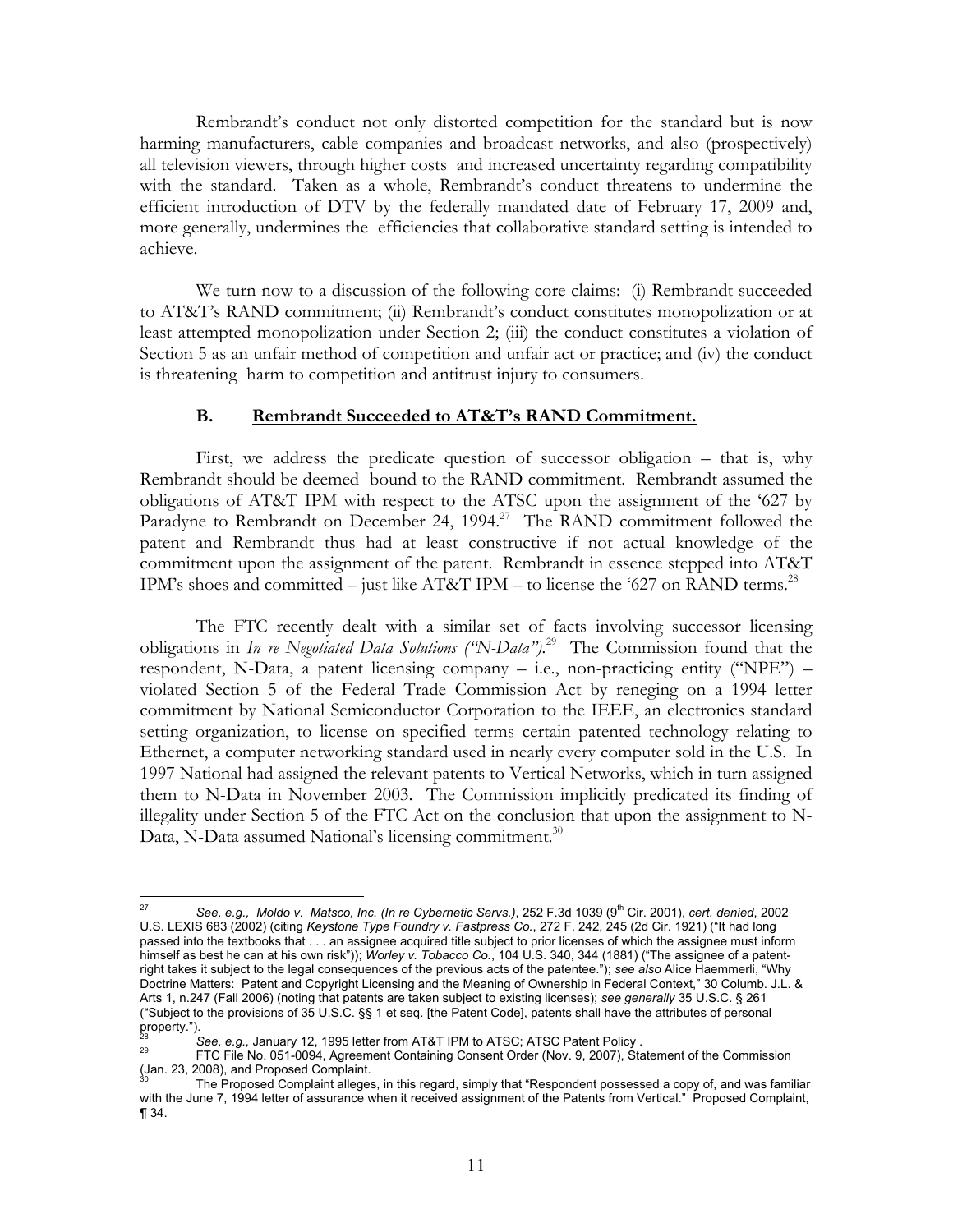Based on the common law principle that the assignee of a patent takes subject to any licenses of its assignor<sup>31</sup> and the Commission's *N-Data* action, it is clear that Rembrandt assumed AT&T IPM's RAND licensing commitment to the ATSC, no less than N-Data assumed National's licensing commitment.

## **C. Rembrandt's Conduct Constitutes Monopolization And Attempted Monopolization under Section 2 of the Sherman Act And Unfair Competition Under Section 5 of the FTC Act.**

The FTC's enforcement authority under Section 5 of the FTC Act reaches conduct that violates the Sherman Act.<sup>32</sup> Section 2 of the Sherman Act makes it unlawful to "monopolize, or attempt to monopolize, or combine or conspire with any other person or persons, to monopolize any part of the trade or commerce among the several States, or with foreign nations."33 Monopolization requires proof that the defendant (1) possesses monopoly power in the relevant market and (2) has acquired, enhanced, or maintained that power by the use of exclusionary conduct.<sup>34</sup> Exclusionary conduct within the meaning of Section 2 is understood to be "the willful acquisition or maintenance of [monopoly] power as distinguished from growth or development as a consequence of a superior product, business acumen, or historic accident." <sup>35</sup> The use of exclusionary conduct to obtain or maintain monopoly power is thus the very opposite of competition on the merits, which the antitrust laws are intended to promote.

Attempted monopolization requires proof that the defendant (1) engaged in exclusionary conduct (the same exclusionary conduct in kind and degree as required for monopolization), (2) with a specific intent to monopolize, and (3) with a "dangerous probability" of achieving monopoly power.<sup>36</sup> Section 5 of the Federal Trade Commission Act (FTC Act) prohibits "unfair methods of competition" and "unfair or deceptive acts or practices."37

#### **1. Monopolization**

Rembrandt has willfully acquired and maintained monopoly power in the technology market for DTV signal interleaving and encoding through exclusionary conduct by claiming the '627 is essential to the ATSC standard and then clearly repudiating and breaching the RAND commitment. Rembrandt's unlawful monopolization is established with proof that (1) Rembrandt engaged in exclusionary conduct, (2) it acquired monopoly power, (3) it did so as a result of exclusionary conduct, and (4) this conduct harmed competition and consumers harm.

<sup>31</sup> 

<sup>31</sup>*See* fn. 27, *supra*. 32 *See, e.g., Rambus*, 2006 FTC LEXIS 60 at \*58 n.125 (citing, *inter alia*, *FTC v. Cement Inst.*, 333 U.S. 683, 694- 95 (1948)).

<sup>33 15</sup> U.S.C. § 2. The Commission's authority under Section 5 of the FTC Act reaches conduct that violates the Sherman Act.

<sup>&</sup>lt;sup>34</sup><br>
Verizon Communs. v. Law Offices of Curtis v. Trinko, LLP, 540 U.S. 398, 407 (2004).<br>
United States v. Grinnell Corp., 384 U.S. 563, 570-71 (1966).<br>
Spectrum Sports v. McQuillan, 506 U.S. 447, 456 (1993).<br>
15 U.S.C.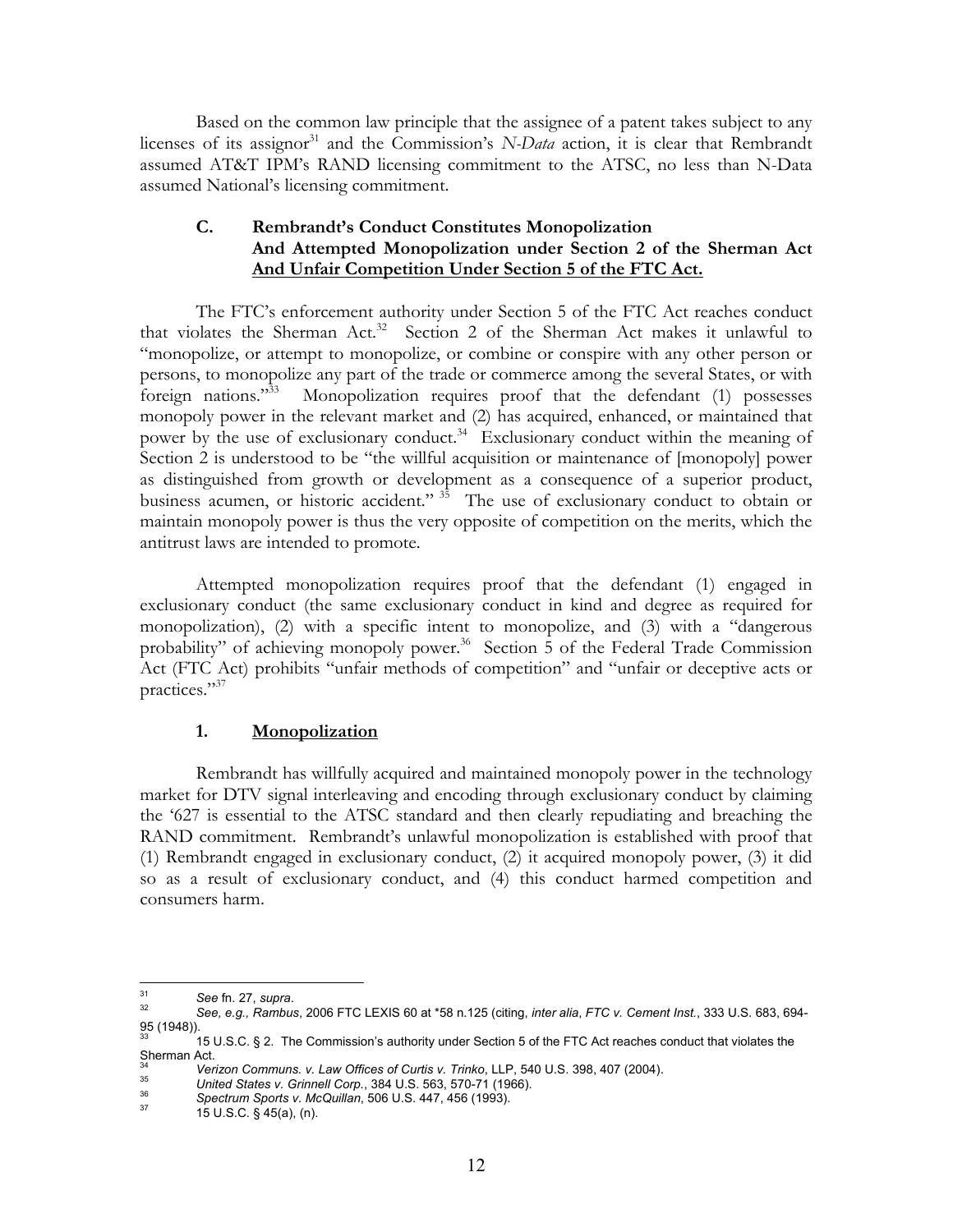## **(a) Rembrandt's Clear Bad Faith Repudiation and Breach of the RAND Commitment Constitutes Exclusionary Conduct Under Section 2.**

The analysis of the exclusionary conduct at issue consists of two parts. First, we briefly show how Rembrandt's license 'offers' and its multi-front litigation against some 14 parties – end-user networks, cable companies and manufacturers – constitute a clear repudiation and breach of the RAND commitment. Second, we explain how Rembrandt's repudiation and/or breach of the RAND commitment – despite the apparent absence of any deceptive inducement by AT&T itself with respect to its RAND commitment – meets the standard for bad faith conduct *qua* exclusionary conduct, as highlighted in such cases as *Rambus*, *Unocal*<sup>38</sup> and *Qualcomm*.<sup>39</sup>

Taken as a whole, Rembrandt's bad faith repudiation and breach had the effect of subverting the normal process of competition for the standard. By this conduct, Rembrandt exploited the monopoly which had been conferred first on AT&T (as predecessor) through the selection of technology for the ATSC standard that Rembrandt now claims infringes the '627 patent and then by adoption of the ATSC standard as a federally mandated standard.

## **(i) Rembrandt has repudiated and breached the RAND commitment.**

Rembrandt has repudiated and breached the RAND commitment. The main points are as follows:

**Rembrandt has unequivocally repudiated the RAND commitment.** In the litigation described above Rembrandt has claimed the '627 is essential to practicing the ATSC standard and then unequivocally denied any obligation to comply with the ATSC RAND commitment, stating as follows: "None of AT&T's or AT&T IPM's actions with regard to the ATSC standard or ATSC patent policy created a contractual right or other right, directly or as third party beneficiaries, between AT&T and Harris or Harris' customers to license the '627 patent."<sup>40'</sup> Rembrandt took the same position in the breach of contract action filed by Harris in federal court in Florida – a position which now underlies its multidistrict litigation against end-users, networks, cable companies and manufacturers. These words and actions constitute a clear repudiation of the RAND requirement.

**Rembrandt's position is inconsistent with the FCC policy.** The FCC's adoption of the ATSC standard as a federally mandated, exclusive standard for digital television was explicitly conditioned on "reasonable and nondiscriminatory licensing of relevant patents" by the ATSC members.<sup>41</sup> The FCC furthermore made it clear in earlier phases of the ATV proceeding, which began in 1987, "that, in order for DTV to be successfully implemented, the patents on the technology would have to be licensed *to other* 

<sup>38</sup> 38 *In the Matter of Union Oil Co. of Calif.*, No. 9305, 2005 FTC LEXIS 116 (F.T.C. July 27, 2005) ("*Unocal*") (consent order) (resolving allegations under Section 5 that Unocal made deceptive and bad faith misrepresentations to a state standards-determining board concerning the status of Unocal's patent rights; that the board relied on these misrepresentations in promulgating new standards for low-emissions gasoline; that Unocal's misrepresentations led directly to its acquisition of monopoly power and harmed competition after refiners became locked in to regulations requiring the use of Unocal's proprietary technology; and requiring, *inter alia*, that Unocal cease all efforts to enforce its relevant patents).

<sup>&</sup>lt;sup>39</sup>Broadcom Corp. v. Qualcomm, Inc., 501 F.3d 297 (3d Cir. 2007) ("Qualcomm") (discussed below).<br><sup>40</sup> See fn. 21, *supra.* <br><sup>41</sup> Fourth Report and Order, ¶ 55.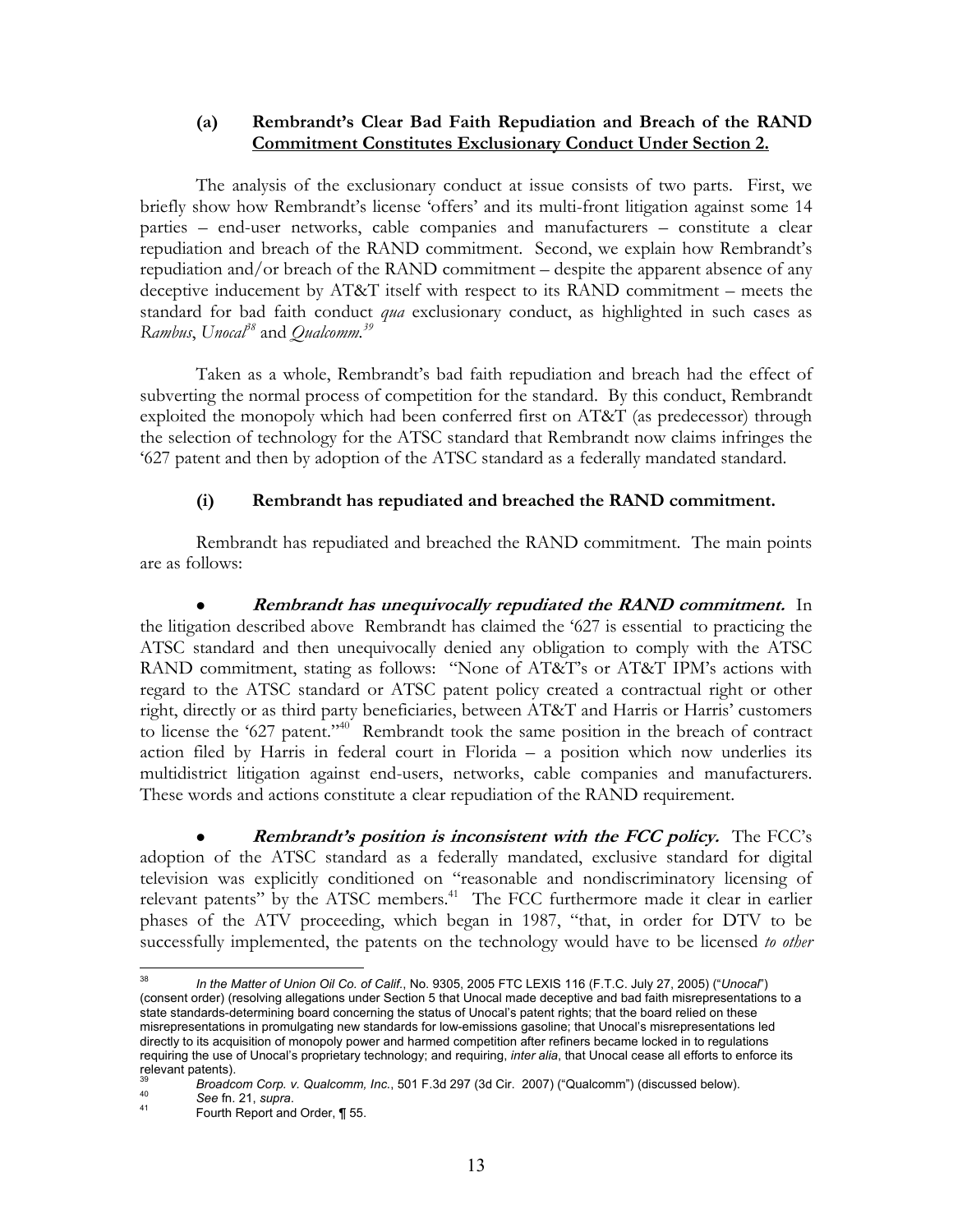*manufacturing companies* on reasonable and nondiscriminatory terms."<sup>42</sup> The subsequent essentiality claim and failure by Rembrandt, as assignee, to make a bona fide RAND licensing offer therefore violates the RAND commitment.

z **Rembrandt's licensing demands are inconsistent with industry practice.** Based on *Georgia-Pacific*, courts routinely look to evidence of custom and practice in the field to interpret RAND licenses.<sup>43</sup> Here, the custom and practice shows that patentholder ATSC members license on a RAND basis. Moreover, unlike Rembrandt's attempts to "double dip," other licensors do not seek royalties from both manufacturers and endusers. In this regard, then, Rembrandt's failure to make a bona fide RAND license offer to any manufacturer, and its demand to end-users, upsets the reasonable expectations of all potential manufacturer-licensees and other interested entities based on the custom and practice of other patent holders under the ATSC standard.

z **Rembrandt's proposed royalty amounts are clearly unreasonable and thus violate the RAND commitment.** Rembrandt's royalty demand to the broadcast networks amounts to almost ten times the entire sales price of ATSC-compliant transmitters sold by the manufacturers to the broadcast networks. It should be noted that this 'ten times' multiple is not ten times a reasonable royalty rate, but instead ten times a *100 percent* royalty rate.<sup>44</sup> With such a disparity between what Rembrandt is seeking from the end-user networks and what similarly situated patent holders charge the manufacturers, or between Rembrandt's royalty demand and the manufacturers' revenue from relevant sales, breach of the RAND commitment is indisputable.

## **(ii) Rembrandt's clear repudiation and breach of the RAND commitment constitutes exclusionary conduct.**

To be "exclusionary," suspect conduct must be anticompetitive, in the sense of harming the competitive process and not merely harming competitors.<sup>45</sup> As Areeda and Hovenkamp put it, "exclusionary' behavior should be taken to mean conduct other than competition on the merits – or other than restraints reasonably 'necessary' to competition on the merits – that reasonably appears capable of making a significant contribution to creating or maintaining monopoly power."46 And, under the still-generally accepted test, conduct is not deemed to be anticompetitive on balance unless the plaintiff shows that the anticompetitive harm from the conduct outweighs any countervailing procompetitive benefits.<sup>47</sup>

 $42$ 

<sup>42</sup>*Id*. at ¶ 54 (emphasis added). 43 *Georgia-Pacific Corp. v. United States Plywood Corp.*, 318 F. Supp. 1116, 1120 (S.D.N.Y. 1970) (citing, as one of the evidentiary factors to consider in determining a reasonable royalty for a patent license, the "portion of the profit or of the selling price that may be customary in the particular business or comparable businesses to allow for the use of the invention or analogous inventions").

See, e.g., Georgia-Pacific, 318 F. Supp. at 1120, supra, regarding evidentiary factors, including custom and practice, for determining a reasonable royalty.

<sup>45</sup> *See, e.g., United States v. Dentsply International*, 399 F.3d 181 (3d Cir. 2002), *cert. denied*, 126 S.Ct. 1023  $(2006)$ .

<sup>46</sup> Areeda and Hovenkamp, *Antitrust Law*, ¶ 651f (2006). Furthermore, "'exclusionary'" comprehends at most behavior that not only (1) tends to impact the opportunities of rival but also (2) either does not further competition on the merits or does so in an unnecessarily restrictive way." Id. at § 651b.

United States v. Microsoft, 253 F.3d 34, 59 (D.C. Cir. 2001) ("the plaintiff must demonstrate that the anticompetitive harm of the conduct outweighs the procompetitive benefit"); *Rambus*, 2006 FTC LEXIS 60 at \*67 (accepting balancing test and rejecting "profit sacrifice" test – which finds conduct exclusionary only if it would not have been profitable to the defendant but for the expectation that the conduct would exclude rivals or permit the defendant to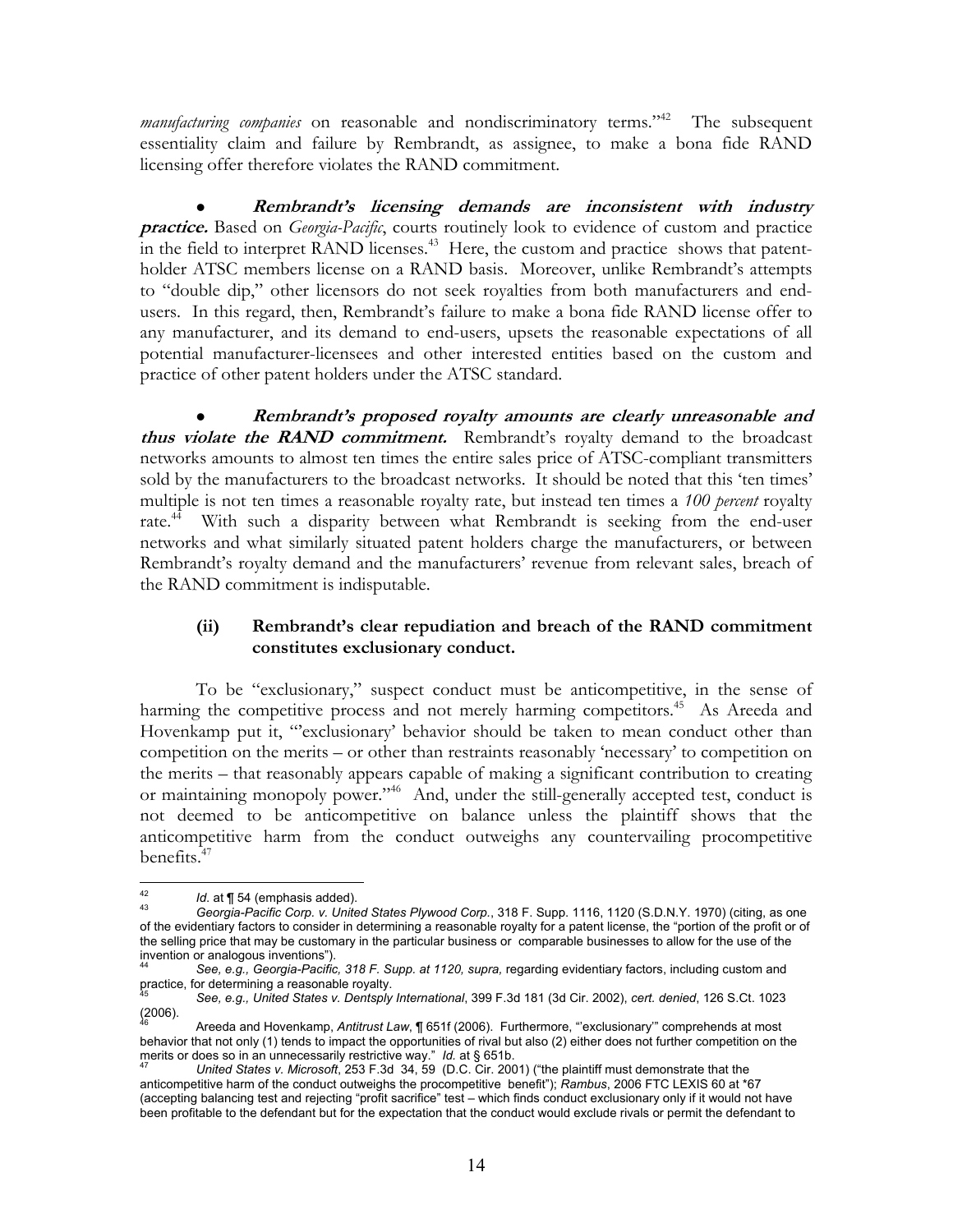**Competition for the standard.** In the context of standard setting, as discussed above, the relevant competitive process is the competition for the standard, ex ante, which takes place among members of the standard setting organization. The success of cooperative standard setting vitally depends on SSO participants' obtaining information needed to select the optimal technology for the standard, based on an evaluation of costs as well as benefits. A commitment to license on RAND terms provides important information about future costs of licensing the standardized technology. Such information enables and enhances competition for the standard. Thus, a firm's RAND commitment – no less than its adherence to disclosure obligations, as in *Rambus* – is an important consideration for an SSO in evaluating the suitability of a given proprietary technology vis-à-vis competing technologies. As the Third Circuit noted in *Qualcomm*, which concerns an allegedly false RAND commitment, "[t]he FRAND commitment, or lack thereof, is . . . a key indicator of the cost of implementing a potential technology."48

**Distortion of competition for the standard.** The contest for the standard is procompetitive when participants are informed about the relative technical merits and relative costs – but it can be anticompetitive if used for exclusionary purposes, through conduct that distorts the process. Here, the ATSC members, in choosing a technology to include in the standard, not only evaluated the technical merits of the mandated technology vis-à-vis alternative technologies but also took into account the likely cost of licensing it in order to manufacture goods based on the standard. And, as set forth in the Facts, there was competition for the RF transmission modulation technology.

As discussed above, standard setting is a cooperative process and requires good faith compliance with disclosure and RAND licensing rules. The cooperative character of standard setting creates particular opportunities for distortion of the process of competition for the standard.<sup>49</sup> As the court in *Qualcomm* explained, with particular relevance here, "[m]isrepresentations concerning the cost of implementing a given technology may confer an unfair advantage and bias the competitive process in favor of that technology's inclusion in the standard."50 Among other government and private actions, both the FTC, in *Rambus*, and the Third Circuit, in *Qualcomm*, have identified deception or misrepresentation as

1

recoup its losses – as unsuitable for conduct that reduces consumer welfare but is inexpensive to execute (i.e., "cheap exclusion")).

<sup>48 501</sup> F.3d at 313 (3rd Cir. 2007) (citing *F.T.C. v. Indiana Fed'n of Dentists*, 476 U.S. 447, 461-62 (1986) (noting that effort to obscure "information desired by consumers for the purpose of determining whether a particular purchase is cost justified is likely enough to disrupt the proper functioning of the price-setting mechanism of the market that it may be condemned" under antitrust law.). *See also Rambus*, 2006 FTC LEXIS 60 at \*5 (noting that FRAND commitments "may

See, e.g., Rambus, 2006 FTC LEXIS 60 at \*71 (explaining, with reference to the government's suit against Microsoft, how the finding of exclusionary conduct was based in part on deception by the company in a cooperative context: "In light of the expectations of a cooperative relationship, Microsoft's deceptive conduct was opaque. Consequently, countermeasures were hard, if not impossible, to implement and there was a substantial threat of competitive harm. [. . . ] In contrast, deceptive conduct in competitive environments is less likely to be actionable under Section 2, because misrepresentations, deceptive practices, or omissions in the context of competitive relationships are less likely to be material.").

<sup>50</sup> *Qualcomm*, 501 F.3d at 313 (citing *Allied Tube*, 486 U.S. at 501 (noting the need for private standard setting to be free "from being biased by members with economic interests in stifling product competition")); *see also Broadcom v. Qualcomm*, 2007 WL 2296441 at \*15 (D.N.J. Aug. 31, 2006) (district court decision, acknowledging that intentional concealment of IPRs deprived SSO of opportunity to design around patented technologies in developing standard; district court's dismissal on grounds that this conduct nonetheless did not harm competition was reversed on appeal). In each of these cases, the harm lies in a party's obscuring cost and pricing information that is critical to the SSO members' choice of the standard from alternative, competing technologies. Such distortion can lead to anticompetitive results.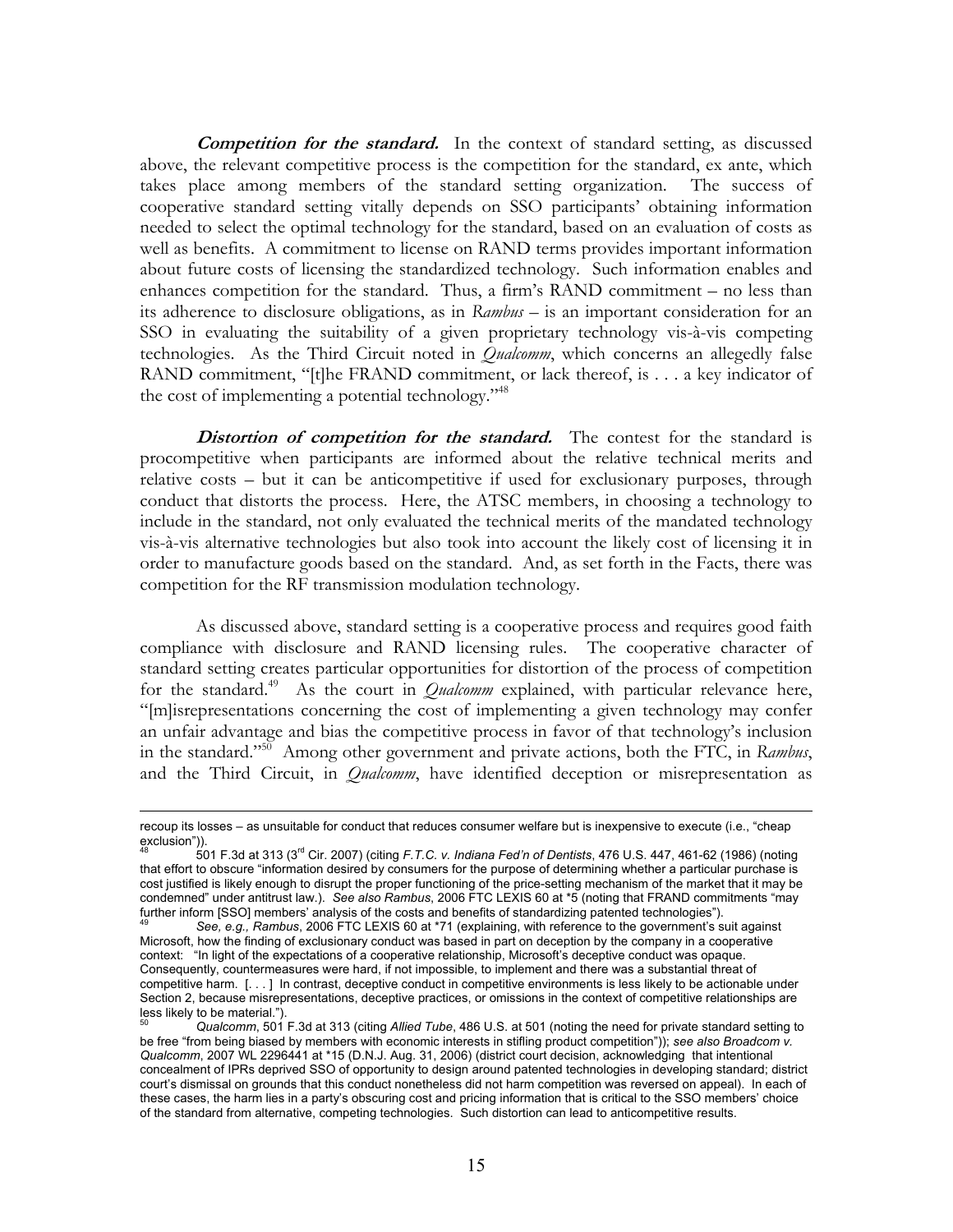exclusionary conduct that satisfies the required showing of willful acquisition or maintenance of monopoly power under Section 2. The decisions in both *Rambus* and *Qualcomm* held that deception can constitute exclusionary conduct because "distorting choices through deception obscures the relative merits of alternatives and prevents the efficient selection of preferred technologies."<sup>51</sup> Furthermore, where, as a result of such conduct, patent-related information comes to light only after the SSO has "complete[d] its lengthy process of evaluating technologies and adopting a new standard" and industry participants are locked-in to the new standard, the patent holder gains the power to collect supracompetitive royalties and consumer welfare suffers."<sup>52</sup>

**Bad faith with respect to the RAND commitment.** Bad faith in repudiating and breaching a RAND commitment, no less than the deceptive inducement alleged in such cases as *Rambus* and *Qualcomm*, is opportunistic, exclusionary conduct that can undermine standard setting. A RAND commitment induces reliance – it creates an expectation on the part of the other SSO participants. Reliance is thus triggered not only by the act of giving the commitment itself (without which the patent holder's technology typically would not be permitted to be included in the standard), but by the expectation that the commitment will be fulfilled – that a license on RAND terms will be granted when the owner of the technology claims it is essential – in accordance with the principle of good faith and fair dealing. When that commitment is false or subsequently repudiated and breached, the other SSO members' reasonable expectation that the commitment will be fulfilled is undercut, and the standard setting process is undermined. So here, the RAND commitment – the promise to do an act in the future – provided important information for determining the technology to be included in the standard, as part of the competition for the ATSC standard; it induced reliance; and it materially contributed to persuading the ATSC members to select the RF transmission modulation technology, which Rembrandt now asserts is essential to the standard and the implementation of which, it asserts, infringes the '627 patent. The commitment was not fulfilled, however, so the basis upon which the technology was included in the standard – again, the process of competition for the standard – was distorted.

Whether there was any deception or bad faith in inducing the SSO members to choose the technology for the standard should not affect the analysis. Any ultimately false commitment that upsets the reasonable expectations of the SSO members will have the

<sup>51</sup> 51 *Rambus*, 2006 FTC LEXIS 60 at \*62 (citing *FTC v. Ind. Fed'n of Dentists*, 476 U.S. 447, 461-62 (1986) (describing the anticompetitive consequences of "an effort to withhold (or make more costly) information desired by consumers for the purpose of determining whether a particular purchase is justified")); *Qualcomm*, 501 F.3d at 313**.**  *Rambus*, of course, concerns an allegation (and finding by the FTC) of deception in the failure to disclose intellectual property relevant to the standard, in violation of JEDEC's disclosure rules, policy and an obligation of good faith and fair dealing. Similarly, in oral argument before the Third Circuit in *Qualcomm*, in which Broadcom charged Qualcomm with violating Sect. 2, among other claims, by breaching its FRAND commitment to an SSO on wireless telephony, the Court queried Broadcom counsel regarding the scienter requirement for monopolization, focusing on the defendant's alleged misrepresentation with respect to its FRAND commitment. Counsel for Broadcom responded that Qualcomm "never intended to abide by [the FRAND obligation]" and, further, that Qualcomm had stated in its briefs below and on appeal that it "had no obligation to abide by it . . . [and that it has] no obligation to license at all under this FRAND commitment." *Broadcom v. Qualcomm*, Case No. 06-4292, Transcript of Oral Argument before the Third Circuit Court of Appeals, June 28, 2007, at pp. 5-6 (remarks by George Cary, counsel for Broadcom). The Third Circuit, in reversing the district court's grant of the motion to dismiss, held on the allegations before it that "(1) in a consensus-oriented private standard-setting environment, (2) a patent holder's *intentionally false promise* to license essential proprietary technology on FRAND terms, (3) coupled with an SDO's reliance on that promise when including the technology in a standard, and (4) the patent holder's subsequent breach of that promise, is actionable anticompetitive conduct." *Qualcomm*, 501 F.3d at 313.<br><sup>52</sup> Qualcomm, 501 F.3d at 310.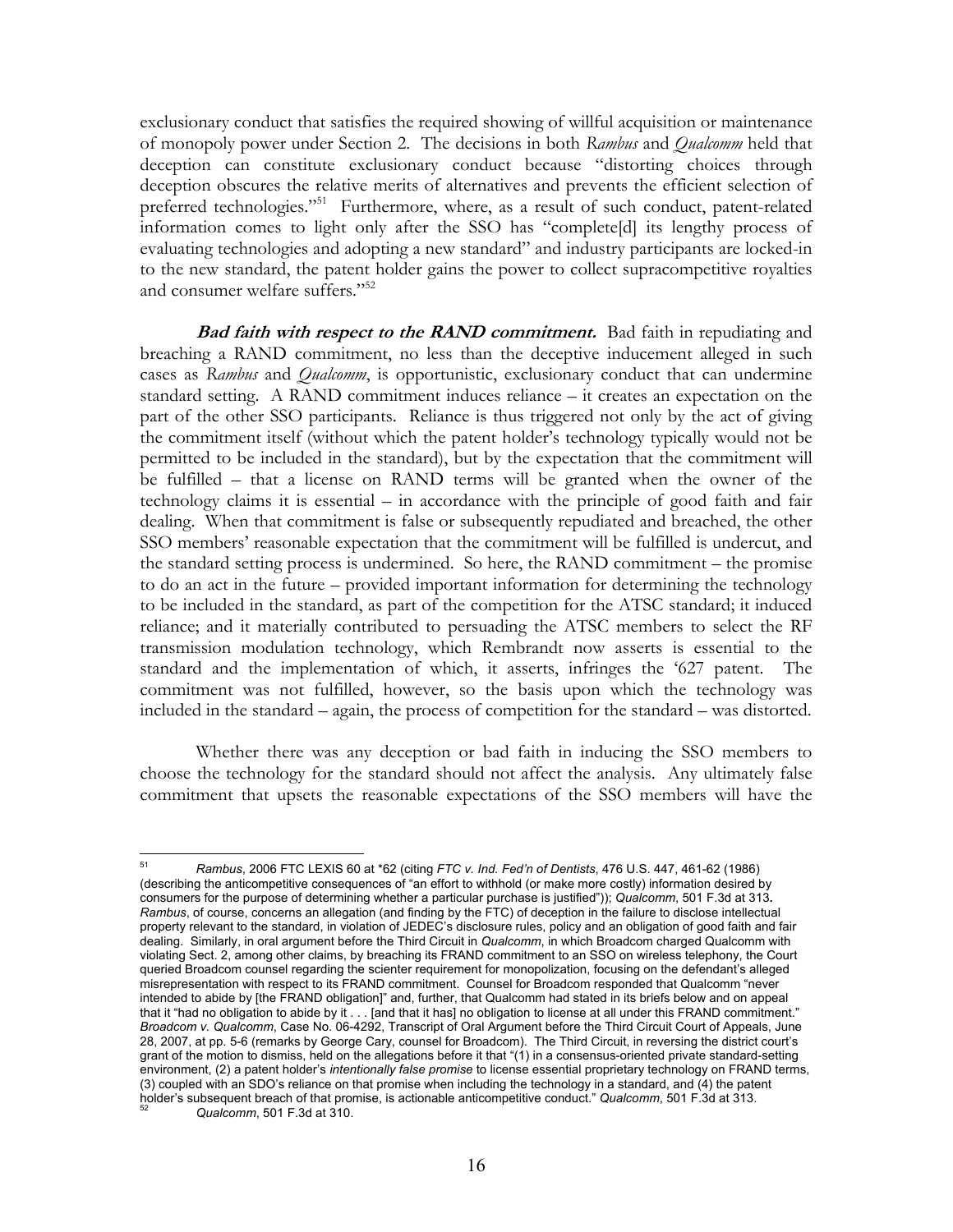same effect as deception or bad faith in the inducement.<sup>53</sup> Had the other ATSC members known that the technology they selected could lead to patent holdup, they doubtless would have chosen an alternative technology.

Several authoritative commentators have explained that a bad faith repudiation or breach of a RAND commitment can violate the antitrust laws, even absent evidence of deceptive inducement. As Professor Farrell and his co-authors explain in a recent article, *"demanding non-FRAND royalties ex post is either deceptive* (the patent holder's representation that it would offer FRAND licenses was untruthful) *or the breaking of a commitment (the patent holder*  subsequently decided not to honor its FRAND commitment)."<sup>54</sup> They further explain that RAND hold-up cases concern the "interpretation and enforcement" of the conditions (such as the RAND commitment) imposed on the approval of a patent holder's increase in market power through selection of its intellectual property for the standard. But the focus of these cases on the interpretation and enforcement of the rules (such as RAND), as predicates for approval of a standard incorporating a participant's intellectual property, does not mean the analysis should be restricted to cases of deceptive inducement: "[a]lthough these cases share elements with garden variety breach of contract disputes, they typically raise antitrust issues as well, since a failure by the patent holder to license on FRAND terms imposes costs on final consumers, not just on direct licensees."<sup>55</sup> And as these commentators conclude, antitrust enforcement may be appropriate where "a patent owner may make FRAND or other similar commitments, then transfer relevant patents to another company that then claims not to be bound by those commitments<sup> $556$ </sup> – precisely the scenario presented in this matter.

**Rambus's bad faith conduct satisfies the standard for "exclusionary conduct" in standard setting established in Allied Tube and relied upon in Rambus.**The Supreme Court's *Allied Tube* decision<sup>57</sup> and the FTC's *Rambus* and *Unocal* actions clearly establish that exclusionary conduct in standard setting cases is not limited to deceptive conduct, but rather can include a broad range of opportunistic conduct. One of the key lessons from *Allied Tube* is that the predicate exclusionary conduct in standard setting is not limited to deception – and may even literally comport with an SSO's rules – because opportunistic conduct that subverts the standard-setting process and harms competition can take various forms. As FTC Complaint Counsel said in a pre-trial brief in *Rambus*, "[t]here is no prescribed form of conduct that must exist before antitrust law can take effect as a mechanism for ensuring that the public interest is served through an industry standardsetting process. Theoretically, *any form of conduct – deception or otherwise* – that subverts the

<sup>53</sup> Whatever the analytical or factual shortcoming that may have prevented the Commission from finding an antitrust violation in *N-Data*, such as an insufficient showing of causation, we submit that there are no such shortcomings here.<br>54

<sup>54</sup> J. Farrell, J. Hayes, C. Shapiro and T. Sullivan, "Standard Setting, Patents, and Hold-Up," 74 Antitrust L.J. 603, 659 (Issue 3, 2007) (emphasis added).

<sup>55</sup>*Id.* <sup>56</sup>*Id.* <sup>57</sup>*Allied Tube and Conduit Corp. v. Indian Head, Inc.*, 486 U.S. 492 (1988). The Commission relied extensively on *Allied Tube* in its *Rambus* decision. *See, e.g., Rambus*, 2006 FTC LEXIS 60 at \*229 (citing *Allied Tube*, 486 U.S. at 500-01, 510, and stating that "[c]ourts and commentators long have recognized that a fair, honest, and consensus-based standard-setting process can be beneficial to consumers, while substantial competitive concerns may arise when the standard-setting choices of the SSO's participants are distorted."). *See also*, Herbert Hovenkamp et al., *IP and Antitrust*, v. II, at § 35.5 (2008 Supp.) (discussing *Allied Tube* as paradigm case of manipulation of standard setting).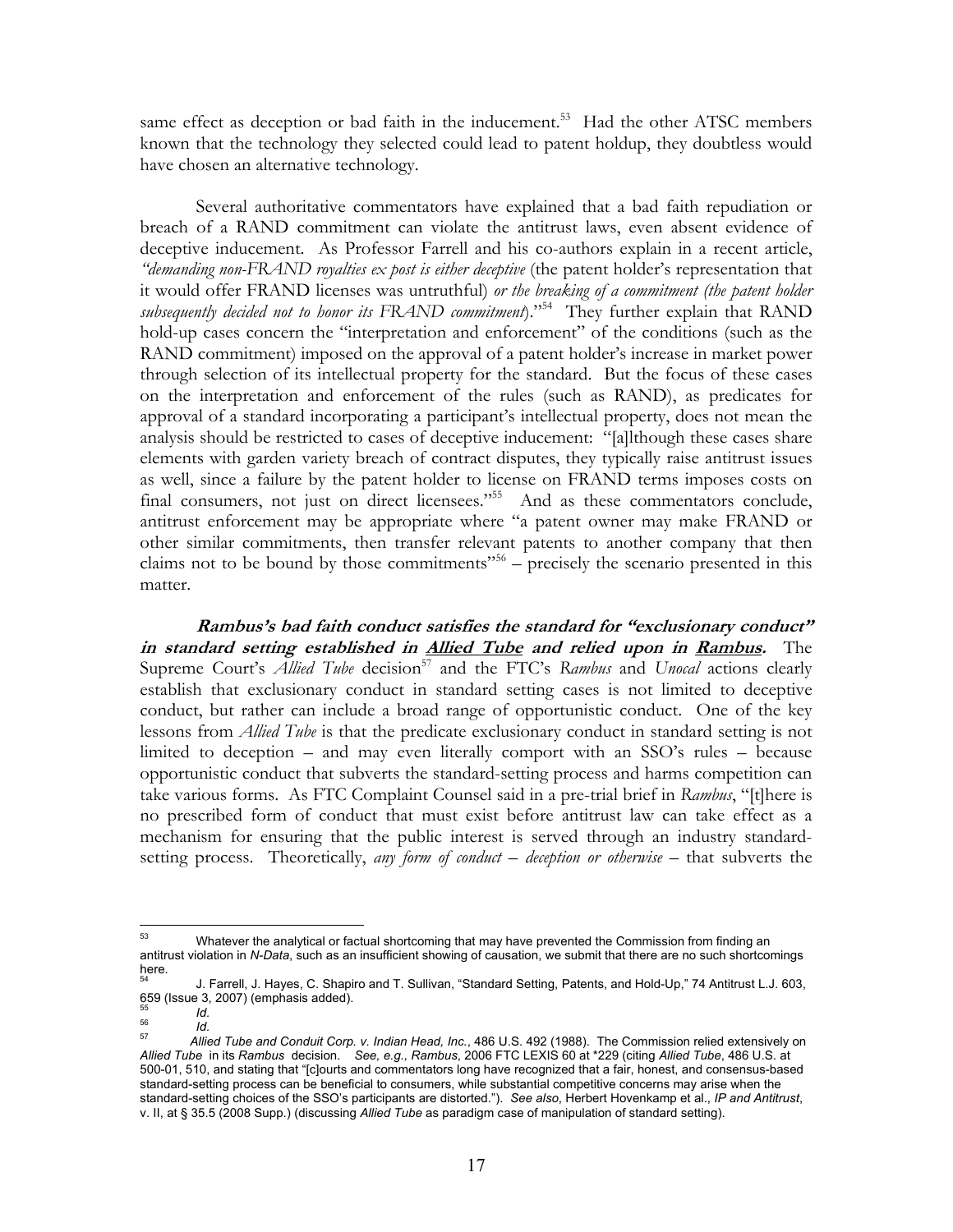proper ends of a standard-setting collaboration, causing the process to be corrupted, and the public interest to be harmed, could give rise to antitrust concerns."<sup>58</sup>

In *Allied Tube*, the Court of Appeals found that although Allied acted within the letter of the rules, its conduct nonetheless "circumvented" the rules of the SSO (the National Fire Protection Association – NFPA), "subverted" the NFPA's process, "violated the integrity" and was "inconsistent with the intent" of the NFPA's procedures, was "inconsistent with the concept of 'consensus' standard-making," and was done with the purpose "of achieving an anticompetitive result – the exclusion of PVC conduit from the marketplace."<sup>59</sup> But, in an often repeated refrain, the Court of Appeals "refused to permit a defendant to use its literal compliance with a standard-setting organization's rules as a shield to protect such conduct from liability."<sup>60</sup> In the absence of a duty imposed by the SSO's rules themselves, then, the Court of Appeals nonetheless identified a duty of good faith as the basis of liability. Similarly, in *Rambus*, Complaint Counsel contended that Rambus's conduct "violated the general requirement of good faith."<sup>61</sup> And so also, here, Rembrandt's repudiation and breach of the RAND commitment violates the duty of good faith articulated in and underpinning *Allied Tube* and relied upon in *Rambus*. Rembrandt's conduct is exclusionary and satisfies precedent established by *Allied Tube* and *Rambus*, among other cases, because it "subverted" the ATSC's process and goals, was "inconsistent with consensus standard-making" and was carried out with the purpose "of achieving an anticompetitive result."<sup>62</sup>

In short, when the choices made to select technologies for the ATSC standard are predicated on false representations, whether through deception in the inducement *or* a subsequent bad faith failure to execute on the promise, then monopoly power has been achieved not on the merits of competition for the standard but instead through subversion of the standard setting process itself. In these circumstances, when a promise to do a future act is later repudiated or breached, whether by the original promisor itself or by a subsequent assignee, and that repudiation or breach cannot be excused by accident or other legally justified cause, but instead results from bad faith, it is immaterial whether the intent not to honor the commitment is formed only after it is originally made. The key is whether the conduct in question clearly upsets or would have upset the reasonable expectations of the SSO members in their selection of a standard. The anticompetitive consequences are no different from those in the more conventional scenario of a contemporaneous intent to deceive at the time of making the commitment (as in *Rambus* and allegedly in *Qualcomm*): the relative merits and efficient selection of alternative technologies are distorted.<sup>63</sup>

<sup>58</sup> 58 *Rambus*, Complaint Counsel's Memorandum in Opposition to Respondent Rambus Inc.'s Motion for Summary Decision, at 41 (March 25, 2003) (emphasis added).

<sup>&</sup>lt;sup>59</sup> Allied Tube, 817 F.2d at 947.<br><sup>60</sup> *Id.* Complaint Counsel's Memorandum in Opposition to Rambus Motion for Summary Decision, at 24 (March 25, 2003) (contending further that "[by] depriving JEDEC of critical important, patent-related information, Rambus manipulated an otherwise pro-competitive, open standards process, causing that process to become a vehicle for endowing monopoly power upon a single firm, to the enduring detriment of JEDEC and its broader membership, not to mention the relevant markets at issue in this case." *Id.*). *See also Rambus*, Complaint at ¶ 54 (June 18, 2002) (alleging deception and bad faith conduct), and Appeal Brief of Counsel Supporting the Complaint, at 28, 48-53 (April 16, 2004) (alleging that Rambus's course of conduct breached Rambus's duty of good faith and violated its specific obligations under JEDEC rules and customs).<br><sup>62</sup> See Allied Tube, 817 F.2d at 947.

<sup>62</sup>*See Allied Tube*, 817 F.2d at 947. 63 *See Rambus*, 2006 FTC LEXIS 60 at \*62; *Qualcomm*, 501 F.3d at 313.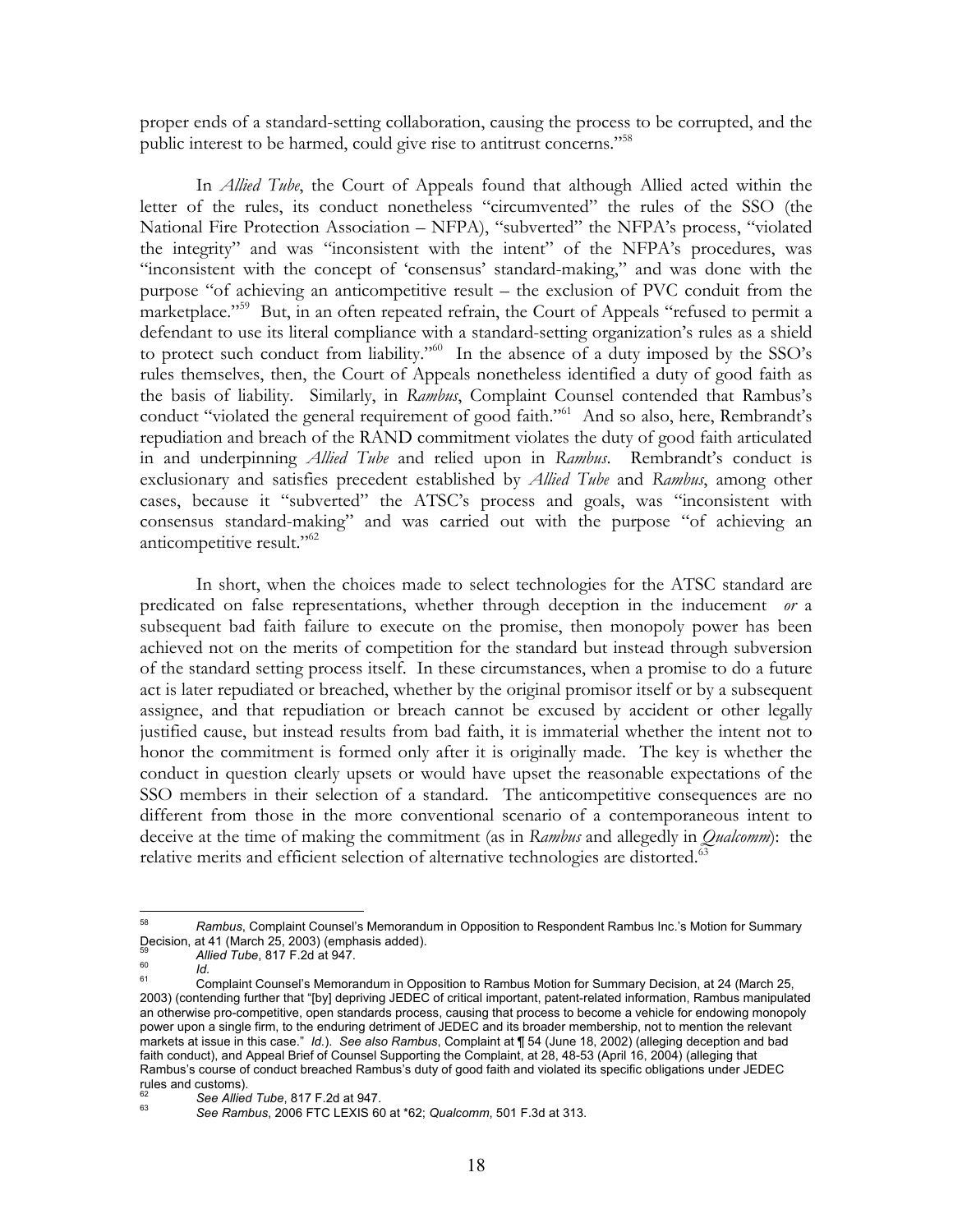As Professors Hovenkamp, Janis and Lemley explain in their treatise, "the competitive risk [in the consensus process that characterizes standard setting] is that the misrepresentation will cause a standard-setting organization to adopt a standard it otherwise would have rejected, and it would not otherwise have obtained."<sup>64</sup> Thus, what matters is the outcome – the distortion of competition for the standard through the obscuring of cost and pricing information that SSO participants needed to make an informed selection of a standard from competing, alternative technologies – and the fact that the SSO relied on a commitment that was ultimately breached and repudiated.

**Special concerns of the conduct of NPEs.** Finally, as a general matter, a narrow test for exclusionary conduct in this context would promote intellectual property transfers that would undermine the standard setting process and harm consumers. Intellectual property transfers can be used as a ruse to avoid the obligations of a standard setting process. NPEs in particular can significantly undermine standard setting by acquiring intellectual property rights at a premium with the goal of enhancing licensing revenues by repudiating RAND obligations. A legal test requiring deception or bad faith at the time a RAND commitment is given would countenance such exclusionary and competitively harmful conduct. Thus, the test of exclusionary conduct must be interpreted with sufficient flexibility – or, more precisely, in reliance on the core principle of good faith and fair dealing as articulated in *Allied Tube* – to capture repudiation or breach of a RAND commitment.

Given NPEs' business incentives, such conduct may become more widespread unless the opportunity is taken on the appropriate set of facts, such as here, to establish that such conduct can be "exclusionary" under Section 2. NPEs pose a far more significant threat of patent holdup and other types of opportunistic conduct. The business model of NPEs is vastly different than that of the typical participants in standard setting – technology development companies and manufacturers. NPEs do not need to cooperate with other holders of intellectual property and do not need to license intellectual property. The fear of reprisal from fellow technology or manufacturing companies, which may animate the good faith conduct of many SSO participants, does not inhibit NPEs. The increasing opportunities for NPEs to engage in patent hold-up, as NPEs continue to expand their role in patent licensing today, and the absence of the usual constraints on such conduct, therefore suggest the need for heightened scrutiny of NPEs, to ensure that they adhere to standard setting rules, such as RAND commitments.<sup>65</sup>

<sup>64</sup> 

<sup>&</sup>lt;sup>64</sup> Herbert Hovenkamp et al., *IP and Antitrust*, v. II, § 35.5(6) at 35-48 (2008 Supp.).<br><sup>65</sup> See William Blumenthal (General Counsel, FTC), "Some Discussion Questions on Standard Setting and Technology Pools," ABA Antitrust Section Fall Forum (Nov. 15, 2007) (questioning whether there should be heightened scrutiny when the successor owner of technology included in a standard is an NPE, and citing as possible reasons for heightened scrutiny the fact that (i) NPEs frequently do not participate in SSOs and so are not concerned about their reputations within SSOs and (ii) NPEs do not need to obtain patent licenses from others and so are not subject to retaliation for bad conduct. *See also N-Data*, Statement of the Commission (Jan. 23, 2008) (regarding allegations of patent hold-up in proposed consent agreement with NPE N-Data, majority Statement that "if N-Data's conduct became the accepted way of doing business, even the most diligent standard-setting organizations would not be able to rely on the good faith assurances of respected companies. The possibility exists that those companies would exit the business, and that their patent portfolios would make their way to others who are less interested in honoring commitments than in exploiting industry locking."). And *see generally* Fed. Trade Comm'n, To Promote Innovation: The Proper Balance of Competition and Patent Law and Policy ch. 2 at 31, n.220; ch. 3 at 38-41, available at

http://www.ftc.gov/os/2003/10/innovationrpt.pdf (2003) (conduct by NPEs, sometimes referred to as 'patent trolls', may harm consumers when such firms force manufacturers to agree to licenses after the manufacturers have sunk substantial investments into technologies).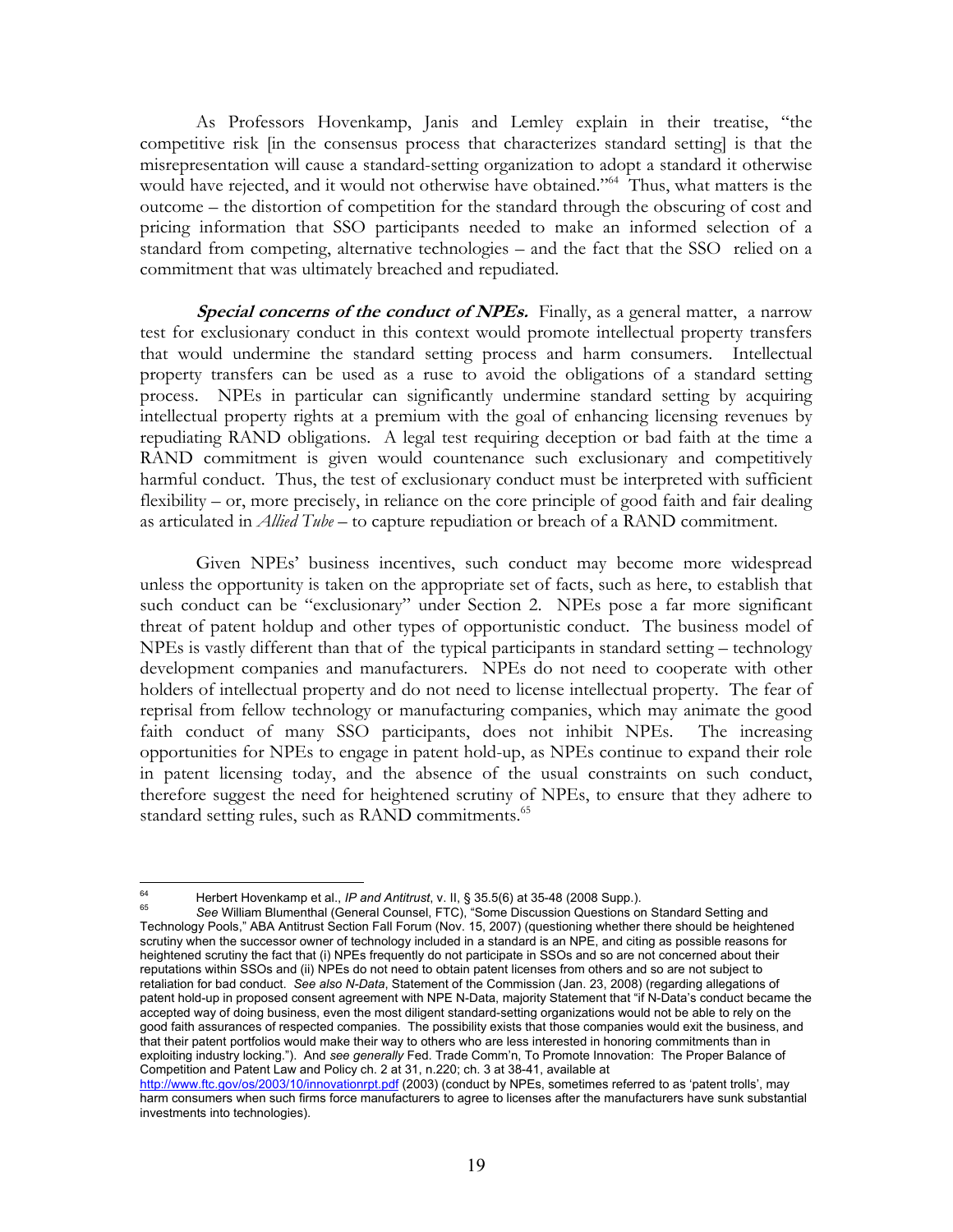#### **(b) Rembrandt Willfully Acquired and Maintained Monopoly Power By Repudiating and Breaching the RAND Commitment.**

The selection of patented technology for inclusion in a standard clearly augments the potential power of the owner of the selected technology. Here, there has been no determination that practicing the ATSC standard infringes the '627 and, as noted above, the defendants in the respective intellectual property actions take the position that their products do not infringe the '627. Nevertheless, the *assertions* by Rembrandt that the '627 technology is essential to the ATSC standard, and its multiple lawsuits based on those assertions, combined with the FCC's order mandating the ATSC standard as the sole commercial standard for DTV, have conferred on the owner of the '627 a monopoly in the technology market for DTV RF transmission modulation technology.

Monopoly here, however, must be distinguished from monopoly power. The prior owners of the '627, assuming they claimed the '627 to be essential to the standard, and until assignment to and repudiation by Rembrandt, had a monopoly in the relevant market because of the adoption of the standard; but they did not have monopoly *power*, because their power to exploit the monopoly through supracompetitive pricing, or even through declining to license the technology, was constrained by the RAND commitment.<sup>66</sup> When Rembrandt then rejected this constraint, it engaged in illegal monopolization. Once having been assigned the patent and acceded to the monopoly position corresponding to it because of the adoption of the standard, Rembrandt opportunistically exploited the monopoly when it repudiated and breached the RAND commitment. In this way, Rembrandt willfully acquired and exercised monopoly power in the relevant market in violation of Section 2.

The RAND commitment, to which Rembrandt is bound, $67$  is thereby causally linked to the adoption of the ATSC standard by the FCC: the commitment materially contributed to the adoption of the standard.<sup>68</sup> Assuming AT&T asserted that the '627 was essential, then the federally mandated ATSC standard in turn would have conferred monopoly power on AT&T and its successors *but for* the RAND commitment and the accompanying obligation of good faith and fair dealing to satisfy its terms. It therefore follows that when a successor repudiates or breaches the RAND commitment, that successor achieves and exercises monopoly power precisely through its repudiation and breach. Thus, Rembrandt acquired monopoly power as a result of its exclusionary conduct – the repudiation and breach. Antitrust causation is thereby established between the exclusionary conduct and the acquisition of monopoly power.<sup>69</sup>

<sup>66</sup> In this sense, it may be said that the prior owners of the '627, in giving and/or abiding by the RAND commitment, 'negotiated away' the monopoly power they otherwise would have derived from the asserted inclusion of their intellectual property in the standard.

<sup>67</sup> The RAND commitment follows the patent. *See* fn. 42, supra. Accordingly, Rembrandt must be viewed legally as stepping into the shoes of AT&T, as if Rembrandt had made the commitment itself.

Rembrandt was able to accede to a monopoly position as a result of a commitment that the ATSC members expected to be fulfilled: but for AT&T's commitment and the reasonable expectation that it would be fulfilled, the ATSC members would not even have considered the technology that Rembrandt now asserts is essential to the standard for inclusion in that standard.

To the extent any small gaps may be found in this chain of causation, although we submit that there are none, it should be noted that exclusionary conduct need not be the exclusive cause of a monopoly position found to result from monopolization. Areeda and Hovenkamp explain why in these circumstances Section 2 monopolization should nonetheless apply: "because monopoly will almost certainly be grounded in part on factors other than a particular exclusionary act, no government seriously concerned about the evil of monopoly would condition its intervention solely on a clear and genuine chain of causation from an exclusionary act to the presence of monopoly. And so it is sometimes said that doubts should be resolved against the person whose behavior created the problem." Areeda and Hovenkamp,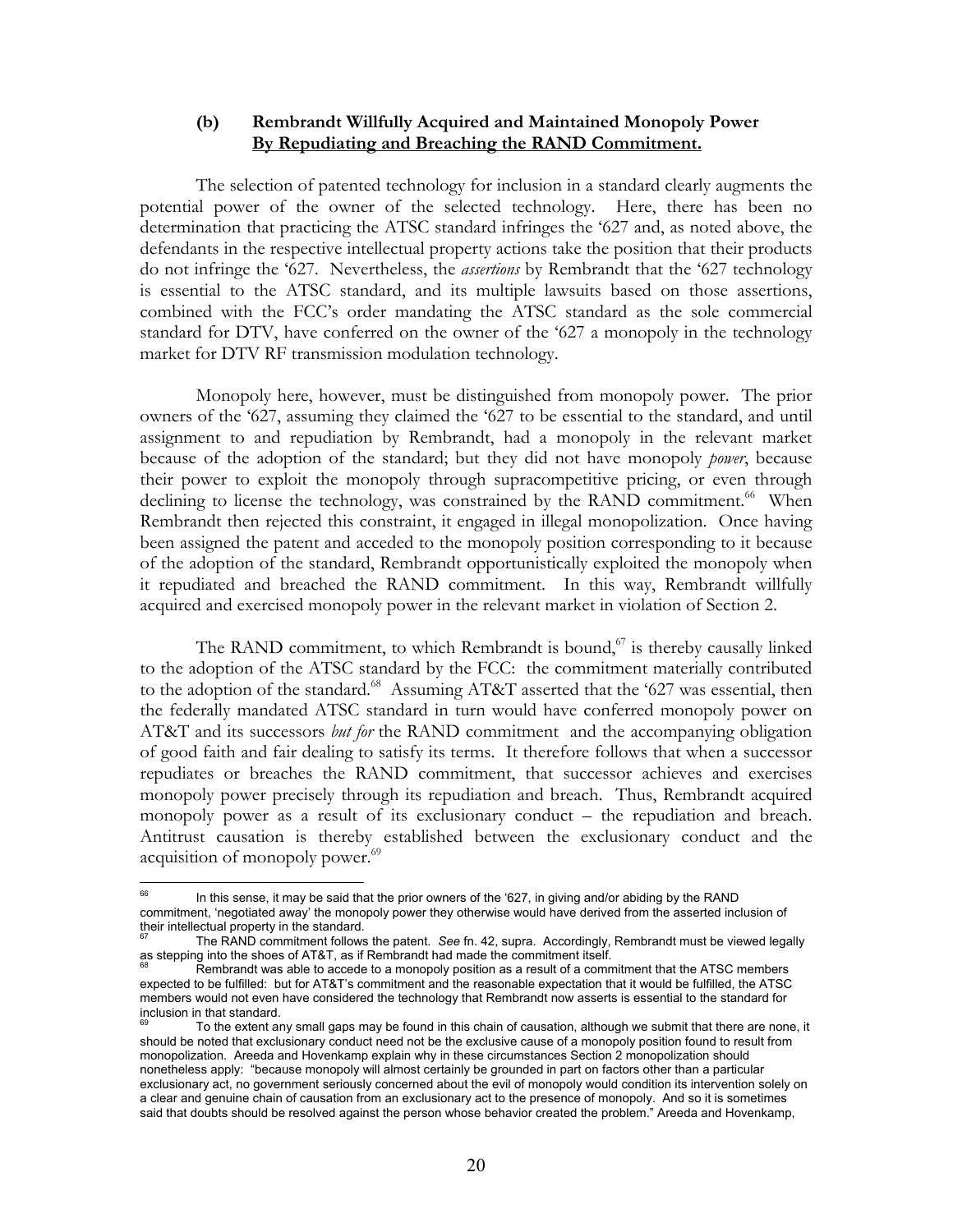#### **2. Attempted Monopolization.**

Even assuming a Section 2 monopolization claim were not found to be warranted on these facts, on the theory that Rembrandt has not yet received non-RAND royalties, the facts would support a claim of attempted monopolization. Rembrandt has engaged in exclusionary conduct, it has a specific intent to monopolize and there is a dangerous probability that it would achieve monopoly power through its conduct.<sup>70</sup>

First, the same kind of anticompetitive conduct that supports a monopolization case also supports an attempt case.<sup>71</sup> Second, the specific intent element can be satisfied with proof that the defendant had a specific intent to acquire monopoly power; it can be proven either by direct evidence or by inference from evidence of anticompetitive conduct. Here, the supracompetitive royalty demands, in violation of the RAND requirement, evidences the necessary specific intent. Finally, Rembrandt, by virtue of its assertions that anyone complying with the ATSC standard infringes the '627 patent, and the ensuing abusive enforcement efforts, create a dangerous probability of achieving monopoly power because all potential licensees are already locked in to the technology and there are no possible alternatives, particularly in light of the FCC mandate.

Any arguments that there has been no competitive harm because Rembrandt has not yet obtained satisfaction on its non-RAND demands are unavailing. In *Rambus*, for instance, Rambus argued that its conduct, even assuming it was deceptive, had no anticompetitive effect because its royalty rates were reasonable. The FTC rejected this argument, reasoning that even assuming, *arguendo*, that the rates were reasonable (and it found that they were not), "[d]eceptive conduct that confers durable market power by its very essence harms competition, and claims that the offender has not yet behaved like a monopolist provides no shelter."<sup>72</sup> Thus, as the Court of Appeals said in *United States v. Microsoft*, "[i]f monopoly power has been acquired or maintained through improper means, the fact that the power has not been used to extract [a monopoly price] provides no succor to the monopolist."<sup>73</sup> This principle further supports the contention that although Rembrandt has not yet received satisfaction on its royalty demands, it has at a minimum created a dangerous probability of success and so has engaged in attempted monopolization – if not monopolization itself – under Section 2.

### **3. Section 5 of the FTC Act: Unfair Method of Competition and Unfair Act or Practice**

Even if the FTC were to conclude that Rembrandt's conduct does not rise to the level of a Sherman Act violation, it nonetheless would constitute a violation of Section 5 of

1

*Antitrust Law*, ¶ 651b (2006). *See also Rambus*, 2006 FTC LEXIS 60 at 189-91 (rejecting Rambus's argument for imposing "but for" causation burden on Complaint Counsel – i.e., to show that Rambus's conduct was the sole cause of Rambus's monopoly position – and noting that "[i]n an equitable enforcement action, it is sufficient that the exclusionary conduct reasonably appears capable of making a significant contribution to creating or maintaining monopoly power" citations omitted)).<br><sup>70</sup> See Spectrum Sports v. McQuillan, 506 U.S. 447, 456 (1993) (setting forth elements).

See, e.g., Transamerica Computer Co. v. IBM Corp., 698 F.2d 1377 1382 (9<sup>th</sup> Cir. 1983).<br>
Rambus, 2006 FTC LEXIS 60 at \*275.<br>
253 F.3d 34, 56-58 (D.C. Cir.), cert. denied, 534 U.S. 952 (2001), quoting Berkey Photo, Inc. v *Co.*, 603 F.2d 263, 274 (2d Cir. 1979), 444 U.S. 1093 (1980).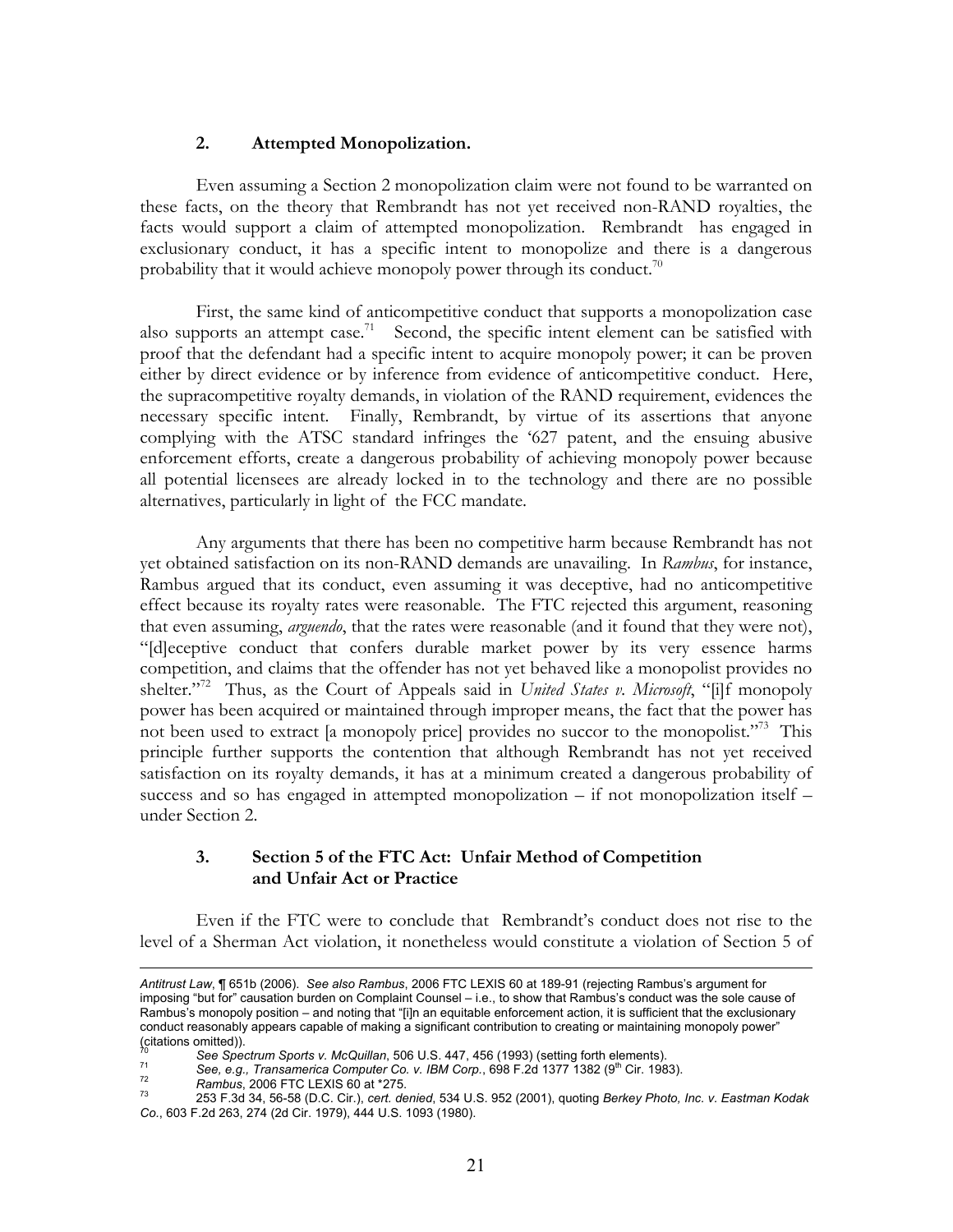the FTC Act, which prohibits "unfair methods of competition" and "unfair acts or practices."74

The FTC's recent proposed complaint and consent order with licensing company N-Data for alleged patent hold-up offers a useful guide for application of Section 5 to this type of patent holdup.75 The proposed consent order in *N-Data* is based on allegations that N-Data repudiated certain licensing commitments that its predecessor gave to a standard setting organization. The Commission found that N-Data violated Section 5 by reneging on a 1994 letter commitment by National Semiconductor Corporation to the IEEE to license on specified terms certain patented technology relating to Ethernet. National had assigned the relevant patents to Vertical Networks, which in turn assigned them to N-Data in November 2003. For substantially the same reasons that the Commission found that N-Data's conduct constituted an "unfair method of competition" and an "unfair act or practice" under Section 5 in *N-Data*, Rembrandt's conduct here would also violate these provisions of Section 5.

First, Rembrandt's conduct – bad faith behavior that distorts competition for the standard and so undermines the standard setting process and raises prices – constitutes an unfair method of competition even if it were found for some reason not to infringe either the letter or spirit of the antitrust laws.<sup>76</sup> The conduct also satisfies the commonly accepted limiting principles for application of the 'unfair method of competition' prong of Section 5: the patent hold-up is "coercive" and "oppressive" with respect to firms locked into the standard $17$  and the conduct is having or threatens to have an adverse impact on competition.78

 $74$ Section 5 prohibits "unfair methods of competition in or affecting commerce, and unfair or deceptive acts or practices in or affecting commerce." 15 U.S.C. § 45(a)(1).

<sup>75</sup> *N-Data*, FTC File No. 051-0094, Agreement Containing Consent Order (Nov. 9, 2007), Statement of the Commission (Jan. 23, 2008), and Proposed Complaint.

<sup>76</sup> *See, e.g., FTC v. Sperry & Hutchinson Co.*, 405 U.S. 233 (1972); *see also N-Data* (Analysis to Proposed Consent Order to Aid Public Comment).

<sup>77</sup> *See, e.g., Official Airline Guides v. FTC*, 630 F.2d 920 (2d Cir. 1980) ("OAG") (spelling out coercion requirement), and *E.I. Du Pont v. de Nemours & Co. v. FTC*, 729 F.2d 128, 139-40 (2d Cir. 1984) ("Ethyl") ("oppressiveness")

See *N-Data* (Analysis of Proposed Consent Order to Aid Public Comment). It should be noted that if Rembrandt were demanding royalties from the manufacturers, even though on a non-RAND basis, at the same time that it is demanding royalties from the end-user broadcast networks and cable companies (as described herein), this conduct arguably would itself constitute unfair competition within the meaning of Section 5. Recovery of royalties from two (vertically situated) licensees of patent rights for the same use of those rights has been held to constitute an impermissible extension of patent rights, triggering the affirmative defense of patent misuse to an infringement claim and rendering the patent unenforceable. *See, e.g., PSC, Inc. v. Symbol Technologies, Inc.*, 26 F. Supp.2d 505, 510 (W.D.N.Y. 1998) (holding that Symbol Tech.'s rights under the patents at issue were extinguished and that Symbol forfeited its right to collect any additional royalties on any product that practiced any claim under the relevant patents and that used a device manufactured by PSC based on those same patents); *see also Cyrix Corp. v. Intel Corp.*, 846 F. Supp. 522, 539 (E.D. Tex.) (noting that the purpose of the exhaustion doctrine is to "prevent [. . . ] patentees from extracting double recoveries for an invention . . . ."), *aff'd*, 42 F.3d 1411 (Fed. Cir. 1994). (It should also be noted that the exhaustion doctrine, also known as the "first sale doctrine," and the exception to that doctrine, the conditional sale doctrine, are under review by the Supreme Court in *Quanta Computer , Inc. v. LG Electronics*, No. 06-937, although the precise issue before the Court in that case is permissible conditioning of subsequent use or resale following an authorized sale.)

Here, Rembrandt's efforts to secure royalties from the manufacturers for their alleged use of the '627 in manufacturing ATSC-compliant transmitters and also from the networks for their use of the transmitters in television broadcasting (and as a percentage of their revenues) would constitute patent misuse (and also possibly an independent ground for a violation of Section 2, if the requisite effects on competition are shown). The theory is that the patentee's rights are extinguished, under the doctrine of patent exhaustion, once the patentee has obtained royalties from the manufacturer, who allegedly uses the patent in making a product. Here, as explained above, Rembrandt is required to offer a license, on RAND terms, to the manufacturers; thus, any demand for royalties simultaneously from the manufacturers' customers arguably triggers the exhaustion doctrine. Furthermore, even if there is no patent misuse until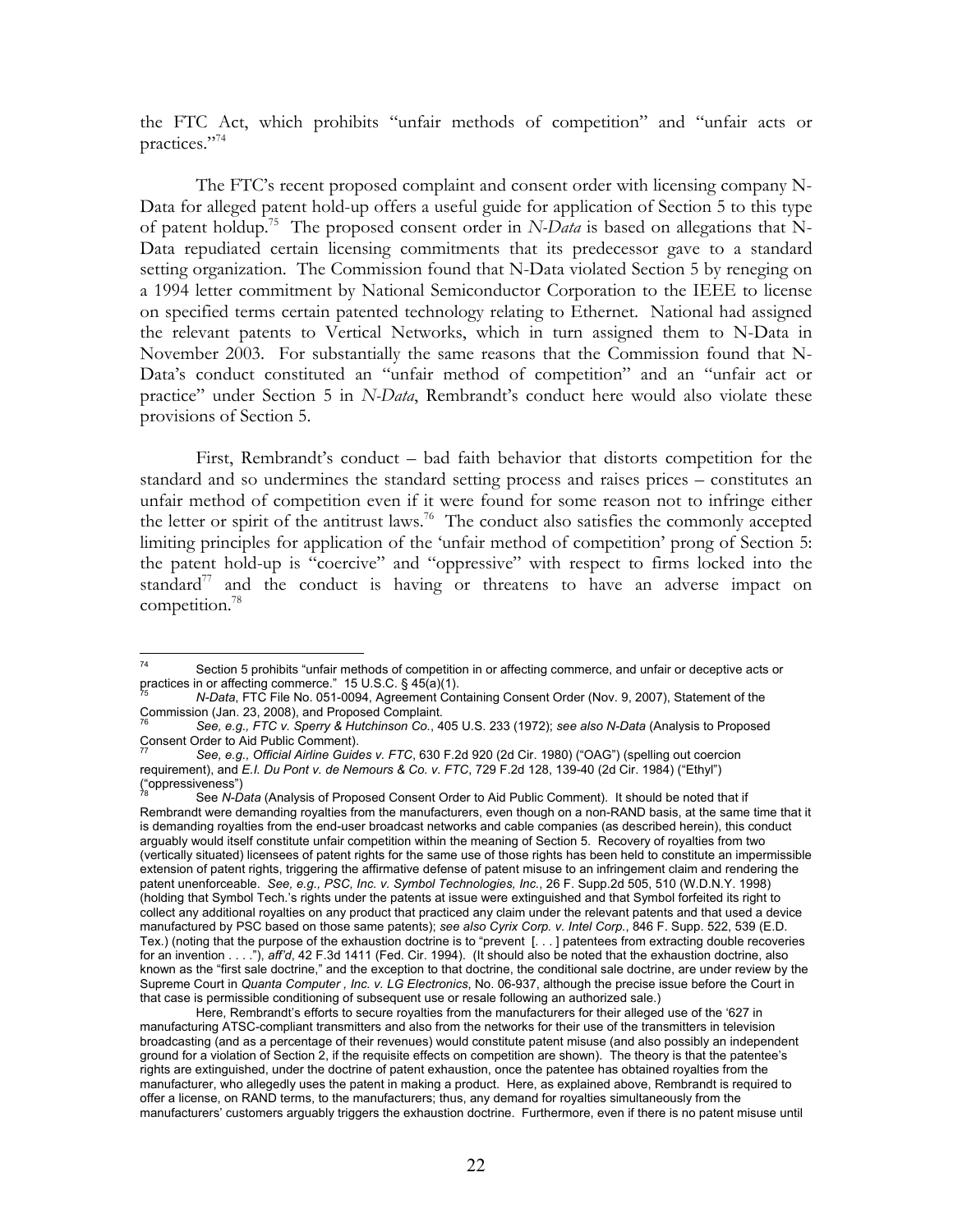Second, Rembrandt's conduct constitutes an unfair act of practice under Section  $5(n)$ .<sup>79</sup> As interpreted by the Eleventh Circuit in *Orkin Exterminating Co. v. FTC*,<sup>80</sup> Section 5(n) requires a showing that (1) the conduct caused "substantial consumer injury," (2) the injury is "not . . . outweighed by any countervailing benefits to consumers or competition that the practice produces" and (3) it is an injury that "consumers themselves could not reasonably have avoided." Just as the Commission found that N-Data's conduct satisfied these criteria, so here, Rembrandt's conduct also would support a finding of a Section 5 violation on the 'unfair act or practice' prong: Rembrandt opportunistically exploited the RAND commitment on which the ATSC members relied in selecting the ATSC standard; the industry has become locked in to the technology which Rembrandt now asserts is essential to the standard and for which it is now demanding exorbitant royalties; this conduct threatens to cause substantial consumer injury in the form of higher prices for the relevant equipment (set forth in more detail below); the conduct produces no articulable benefits to consumers or competition; and neither the ATSC members who reasonably expected the RAND commitment to be honored by AT&T IPM and its assignees, nor the end-user networks and cable companies, nor television viewers could reasonably avoid the injury they face as a result of Rembrandt's conduct.

### **IV. HARM TO COMPETITION**

Rembrandt's conduct threatens severe harm to competition and harm to the ultimate consumers – television viewers. Rembrandt's conduct threatens to increase the price and reduce the output of products and services that implement the ATSC standard for use in digital television, thus raising prices and reducing output of digital television to the consuming public. In particular, the threatened harm includes the following:

Rembrandt's conduct is subjecting digital equipment manufacturers to the threat of having to pay royalties that would far exceed the entire cost of their equipment that implements the ATSC standard. Those increased costs will be passed on to the ultimate consumers in higher prices.

End-users are also being threatened with having to pay exorbitant royalties based on their use of such equipment, where demands for royalties from end-users are inconsistent with the RAND commitment both in terms of the identity of prospective licensees (i.e., end-users rather than manufacturers) and in royalty amount. Those excessive royalties will be passed on to the ultimate consumer.

Every time a network or cable company increases the amount of digital broadcasting territory or content utilizing ATSC equipment, it is increasing its financial exposure and risk, due to the threat from Rembrandt. Thus, the networks and cable companies may have an incentive to slow down or cease transition to DTV altogether,

849 F.2d 1354, 1364 (11<sup>th</sup> Cir. 1988).

 $\overline{a}$ there has been an actual recovery of 'double royalties', any such simultaneous demands for royalties from the manufacturers and their customers can be considered unfair competition under Section 5.

Section 5(n) states: "The Commission shall have no authority . . . to declare unlawful an act or practice on the grounds that such act or practice is unfair unless the act or practice causes or is likely to cause substantial injury to consumers which is not reasonably avoidable by consumers themselves and not outweighed by countervailing benefits to  $\frac{1}{2}$  consumers or to competition." 15 U.S. C. § 45(n) (1992).